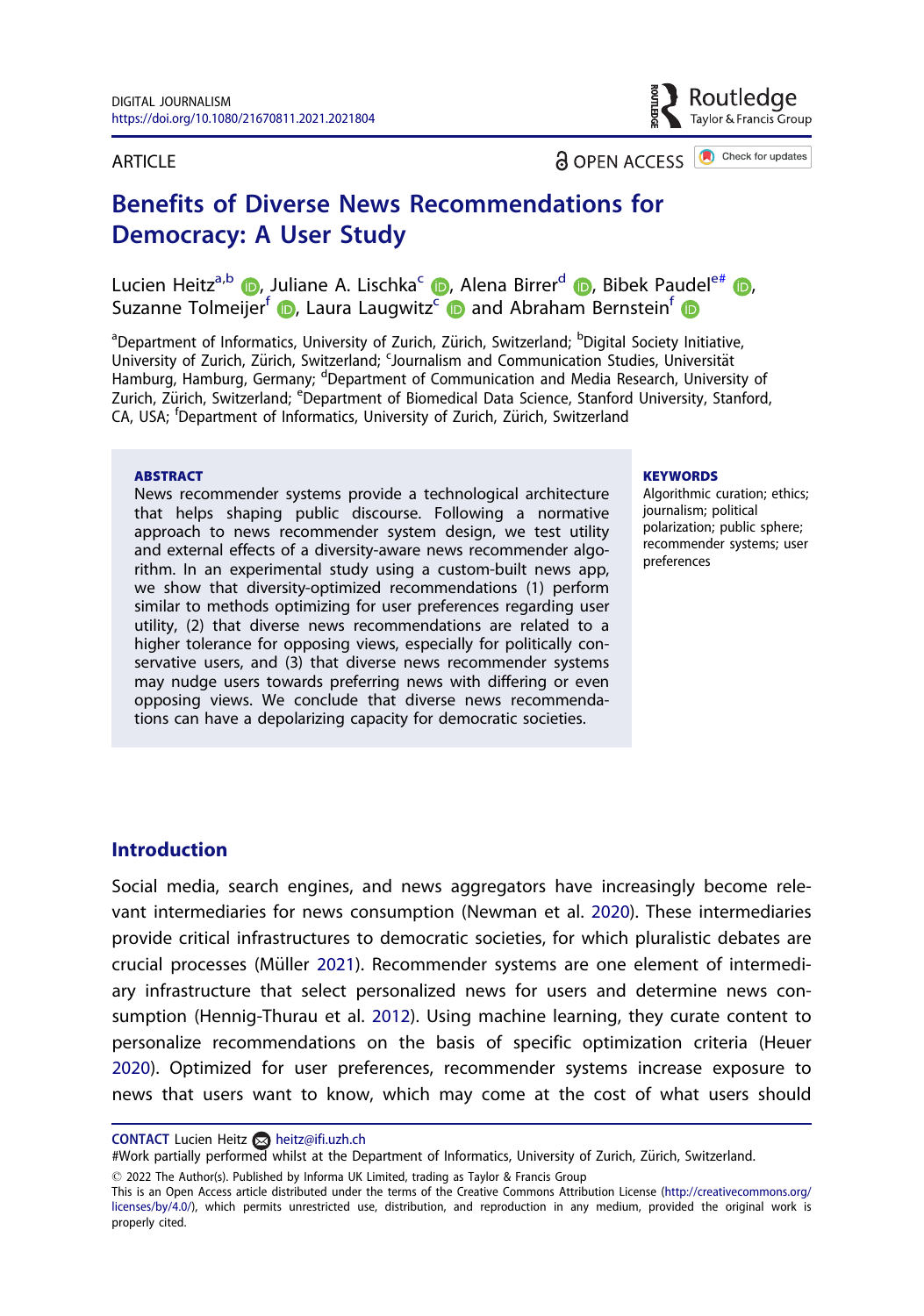<span id="page-1-0"></span>know from a normative point of view (Diakopoulos [2019](#page-17-0); Nechushtai and Lewis [2019\)](#page-18-0). While little evidence of filter bubbles in online news environments is found (Haim, Graefe, and Brosius [2018;](#page-17-0) Mummolo [2016](#page-18-0)), users' selective exposure and avoidance of opposing views could reinforce particular politicized stances (de Benedictis-Kessner et al. [2019](#page-17-0); Hellmueller, Lischka, and Humprecht [2020](#page-17-0); Peterson, Goel, and Iyengar [2021](#page-18-0)). Such user behavior may lead to political polarization, which preference-based recommender systems could further enhance.

Socially responsible designs of news recommender systems have increasingly become a focus in research (Harambam et al. [2019](#page-17-0); Helberger [2019](#page-17-0); Helberger et al. [2018](#page-17-0); Milano et al. [2020;](#page-18-0) Nechushtai and Lewis [2019](#page-18-0); Thurman et al. [2019\)](#page-19-0). Exposure diversity has been discussed as one critical optimization criterion for responsible news recommender systems that can enhance cross-cutting exposure (Bernstein et al. [2021](#page-17-0); Helberger et al. [2018](#page-17-0)). Previous research suggests that diverse news recommendations are appreciated by users (Christoffel et al. [2015;](#page-17-0) Paudel et al. [2017](#page-18-0)). Diversity-optimized recommendations may involve greater exposure to counter-attitudinal news and diverse news recommendations may broaden the horizon of users and increase toler-ance towards opposing views (Möller et al. [2018;](#page-18-0) Mutz [2020\)](#page-18-0), providing positive societal externalities. Such effects can be viewed as nudging since the design of "choice architecture" induces changes in people's attitudes and behavior that are normatively desirable (Thaler and Sunstein [2009](#page-18-0)). However, little is known about the normative capacity of diverse news recommendations compared to accurate preference-based recommendation approaches for users and society. We ask the following research questions (RQs):

RQ 1.: How do diverse news recommendations affect news consumption?

RQ 2.: How do diverse news recommendations affect individual utility of news consumption?

RQ 3.: How do diverse news recommendations affect societal externalities of news consumption?

Building on the notion of socially responsible designs of news recommenders (Bernstein et al. [2021;](#page-17-0) Helberger [2019;](#page-17-0) Helberger et al. [2018;](#page-17-0) Thurman et al. [2019\)](#page-19-0), this study aims to understand the potential of diversity as a normative design criterion of news recommender systems for democratic public spheres. It thus contributes to the discourse architecture and algorithmic responsibility literature, providing an example to enhance the algorithmic social contract (Rahwan [2018](#page-18-0)). It is important to note, however, that a theoretical discussion of how to implement diversity in recommender systems to best support society and democratic institutions is beyond the scope of this article. Instead, our goal is to highlight potential implications of diversity-optimized recommendations for news readers and the public sphere, when contrasted with accuracy-based algorithms. To do so, we provide a customizable algorithm that can serve as a toolbox to define and compare different notions of diversity. What the precise optimization goal looks like, however, that is the subject of future work.

We conduct a single-factor between-groups experimental design, featuring chronological, accuracy- or diversity-optimized recommendations on a smartphone app with  $n = 151$  news users in Switzerland. As a direct democracy integrating regional plurality in political decisions, Switzerland represents a context in which diversity is highly relevant (Linder and Mueller [2021](#page-18-0)).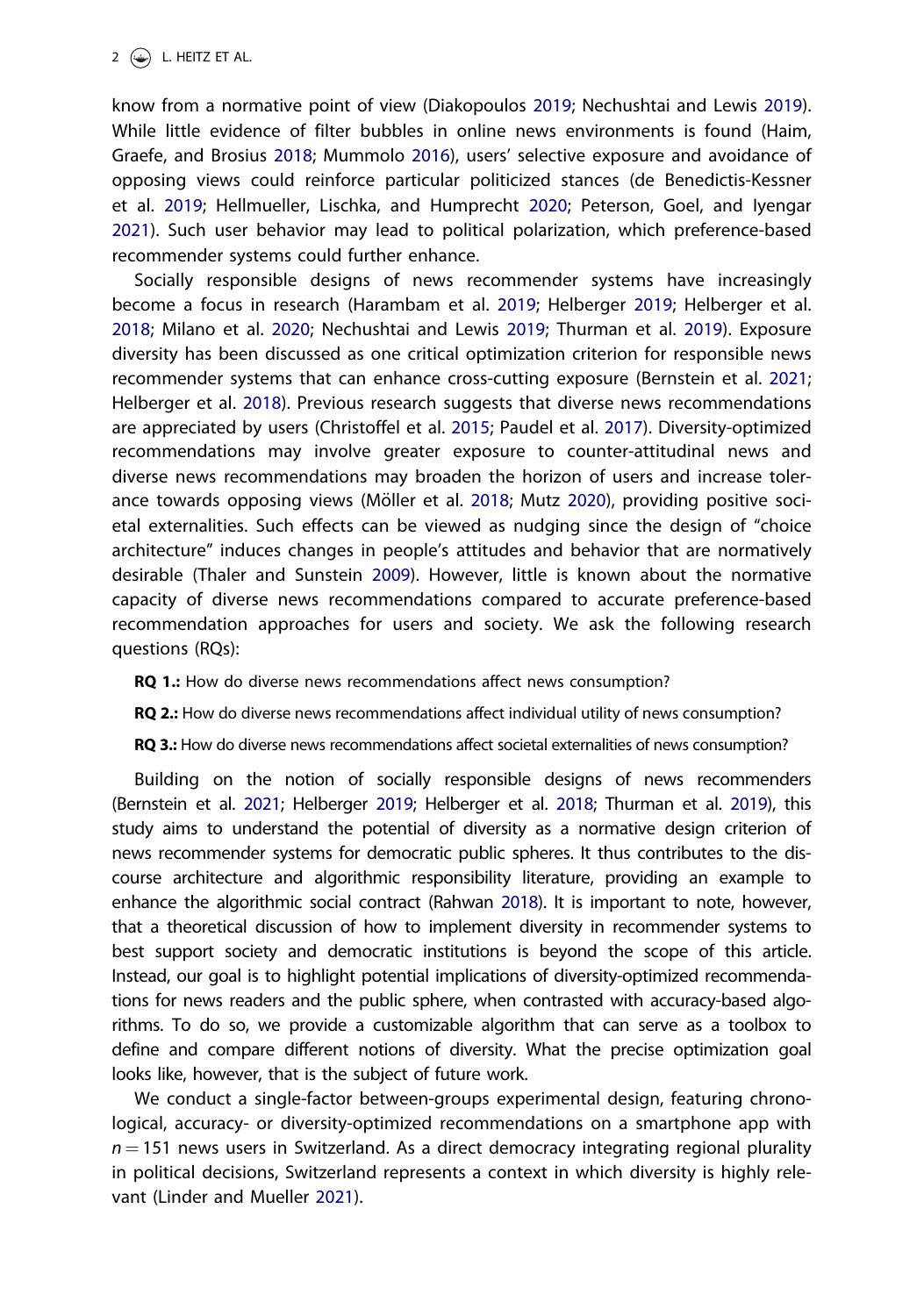### <span id="page-2-0"></span>Literature Review

#### Recommender Systems as Socio-Technical Regimes

From a socio-technical perspective, multiple actors have agency over machine-learning curation systems (Heuer [2020\)](#page-17-0). In technology systems, "networks of agents interact [...] in a specific technology area under a particular institutional infrastructure to generate, diffuse and utilize technology" (Carlsson and Stankiewicz [1991](#page-17-0), p. 111).

One central feature of technology systems is the ability to develop and exploit business opportunities (Carlsson and Stankiewicz [1991\)](#page-17-0) following technical standards and corporate goals (Geels [2004](#page-17-0)). In a corporate-technological regime, agents adhere to technical standards as well as business goals. Regarding recommender systems, optimizing for user preference represents a manifestation of corporate-technological norms. Lacking the implementation of socio-cultural norms, the design of preferenceoptimizing algorithms has been criticized as incorporating capitalist ideology (Fuchs [2014](#page-17-0); Mager [2012\)](#page-18-0). However, while recommender systems have comprised the accurate modeling of user preferences (Karimi et al. [2018;](#page-18-0) Kunaver and Pozrl [2017\)](#page-18-0), the major drawback of accuracy-optimized recommendations is that they can lead to a monotonous list of recommendations, eventually resulting in user fatigue (Ma, Liu, and Shen [2016\)](#page-18-0). There are efforts trying to combat this monotony by accounting for serendipity in recommender systems and recommend items that are relevant but unexpected from a user's perspective (Ziarani and Ravanmehr [2021](#page-19-0)). In this regard, recommender systems can promote long-tail items on top of a recommendation list to increase diversity (Paudel et al. [2017](#page-18-0)). From a socio-cultural perspective, news recommender systems determine the content available in public spheres, and norms of public spheres can be ascribed from prototypical models of democracy (Ferree et al. [2002](#page-17-0)). Instead of serendipity, majority as well as minority perspectives should be constantly represented to ensure viewpoint diversity (Helberger [2019](#page-17-0)).

Corporate-technological and socio-cultural norms compete in socio-technical regimes, requiring meta-coordination within and between the two regimes (Geels [2004](#page-17-0)). The debate around changes in optimization criteria of recommender systems indicates the destabilization of the previously dominant corporate-technological regime. By moving away from accuracy-based optimization towards criteria that may also enhance public spheres, a novel socio-technical regime is established. That is, news recommender systems "should not just maximize for clicks and short-term revenue, but, mindful of the democratic function of the media, also optimize for values that align with the overall mission of a news outlet" (Bernstein et al. [2021](#page-17-0), p. 3). In this debate, diversity may represent a design criterion complying with socio-cultural norms and providing positive externalities.

#### Externalities of Diversity in News Recommender Systems

Externalities represent positive or negative impacts of the production or usage of a product or service for society that is neither compensated by the producer nor the user (Pigou [1932](#page-18-0)). News production and use is understood to provide positive externalities for society due to holding the powerful accountable, providing a public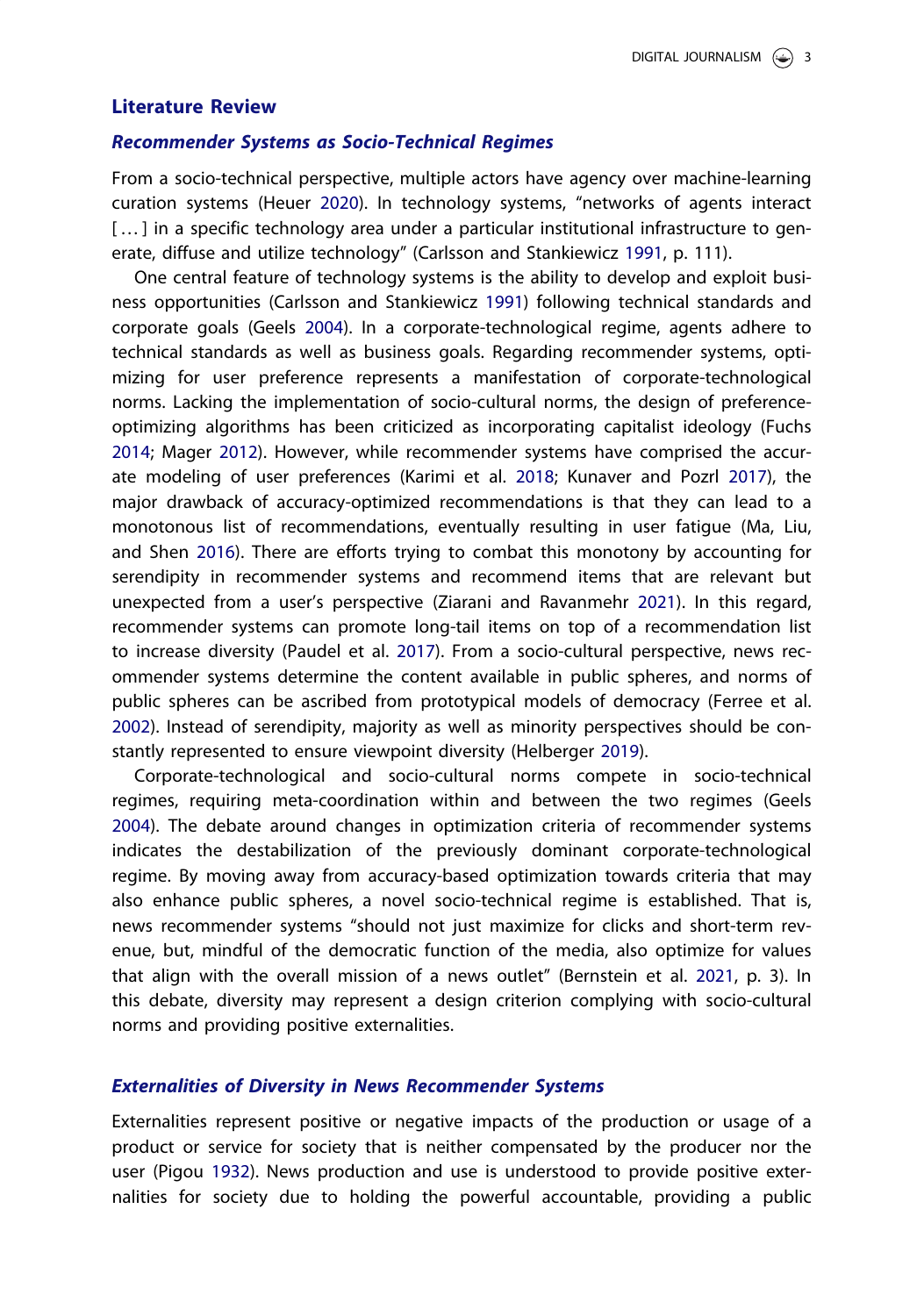<span id="page-3-0"></span>sphere, and informing citizenry (McQuail [2005\)](#page-18-0). Whether journalism can provide positive externalities also depends on its societal acceptance and perceived performance. From the users' perspective, media performance includes diverse and impartial coverage in addition to a feeling that users' own views are represented (Steppat, Castro Herrero, and Esser [2020](#page-18-0)). Users accordingly select news that provide instrumental utility for them, such as to understand society, to learn about multiple perspectives, or to reinforce their attitudes (Atkin [1973\)](#page-16-0). Attitude-reinforcing news usage increases the perception of positive media performance (Steppat, Castro Herrero, and Esser [2020\)](#page-18-0) but could hold negative externalities. For instance, low levels of exposure to non-like-minded content are related to lower voter turnout (Castro Herrero and Hopmann [2018\)](#page-17-0). Selective exposure to such cross-cutting content may be asymmetrical across political positions. Highly committed conservatives are found to more often use pro-attitudinal news (Hmielowski, Hutchens, and Beam [2020](#page-17-0); Mothes and Ohme [2019](#page-18-0)) but also to follow counter-attitudinal sources more often than liberals (Eady et al. [2019](#page-17-0)). Recommender systems can enhance a partisan selective exposure by "insulating users from exposure to different viewpoints, creating self-reinforcing biases and 'filter bubbles' that are damaging to the normal functioning of public debate, group deliberation, and democratic institutions more generally" (Milano et al. [2020](#page-18-0), p. 964). Providing positive externalities, news recommenders could be "powerful tools to help users find their way in the plethora of available news, shape public opinion, and serve as a foundation for public cohesion" (Bernstein et al. [2021](#page-17-0)). The design of recommender systems is therefore identified as one ethically crucial area (Milano et al. [2020](#page-18-0)).

Diversity is regarded as one design principle enhancing positive externalities of news recommender systems (Helberger et al. [2018](#page-17-0); Vrijenhoek et al. [2020](#page-19-0)). Diversity in news recommender systems includes how news topics, article complexity, or perspectives are selected according to user preferences, how fragmented recommendations are across different users, how balanced the set of recommendations is in terms of opinion plurality, and how much alternative voices are part of the recommendations (Vrijenhoek et al. [2020](#page-19-0)). Regarding the potential of lowering exposure to different viewpoints, opinion plurality represents a critical design principle (Bernstein et al. [2021](#page-17-0)). Previous research argues that exposure to dissonant political views increases tolerance, i.e., the ability to see and follow the arguments of the counter party (Mutz [2020](#page-18-0)). Yet, exposure to counter-attitudinal news can also backfire, i.e., reinforce existing political positions, and thus potentially increase political polarization (Bail et al. [2018](#page-16-0)). While users generally prefer pro- over counter-attitudinal views, automated recommendations can increase openness towards counter-attitudinal messages (Wojcieszak et al. [2021\)](#page-19-0), especially when the topic holds utility for a user (Mummolo [2016](#page-18-0)). A recommender system diversifying exposure to cross-cutting news could increase or reduce openness towards opposing views, given the news provides instrumental utility. Hence, this study focuses on a recommendation method to vary exposure to individual opinion diversity.

## Method

We conduct a single-factor between-groups experimental design in which the treatment is a recommender algorithm of a custom-built news app. Participants used the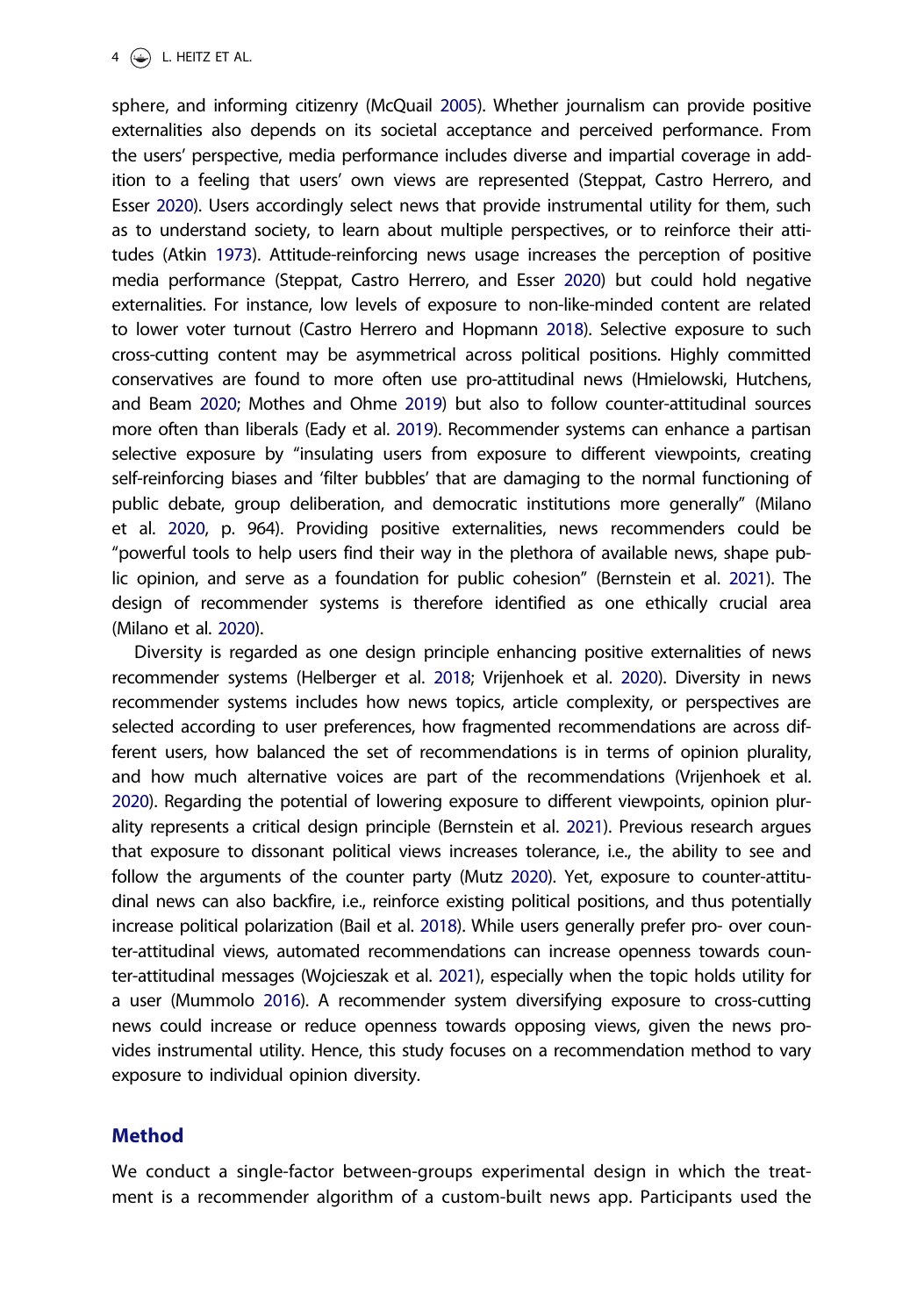#### DIGITAL JOURNALISM  $\circledcirc$  5



Figure 1. The app's home screen (left), article view (left to the center), bookmark list (right to the center), and the built-in survey tool (right). The look and functionality of the app is identical across all platforms (Google Android and Apple iOS).

news app for five weeks, being part of the narrow, diverse, or control group. In the beginning of the experiment, 20% of the participants were assigned to the narrow group, 20% to the diverse group and the remaining 60% to the control group. The narrow group received accuracy-optimized news ( $n = 35$ ), the diverse group received diversity-optimized articles ( $n = 28$ ), and the control group ( $n = 88$ ) chronologically ordered news recommendations, with the most recent items at the top of the reading list. (The numbers state final sample sizes.) The majority of people were in the control group; it has the additional purpose of providing the recommender system with the interaction data required for labeling news articles.

The study was approved by the ethics commission of the University of Zurich (approval number 19.8.10).

### News App

We built a news app that aggregates real-time news from six major German-language Swiss news outlets representing a broad political spectrum, and private as well as public-service outlets (Blick, Neue Zürcher Zeitung, Tages-Anzeiger, SRF Online, Weltwoche, and WOZ Die Wochenzeitung). Such a multiple-outlet news app featuring paid and subscription content does not exist for the Swiss market and the users were the first to experience receiving paid content from multiple outlets in one mobile app.

Figure 1 provides an overview of the news reader app. On the home screen (far left), users are given their list of recommended news items. The second screenshot on the left shows the detailed reading view of an article once the user has made their selection on the home screen. Here, they are able to access the full article, to rate the article with "like" or "dislike," and to bookmark the article. The second screenshot from the right shows the bookmark list. Here, users are presented with an overview of all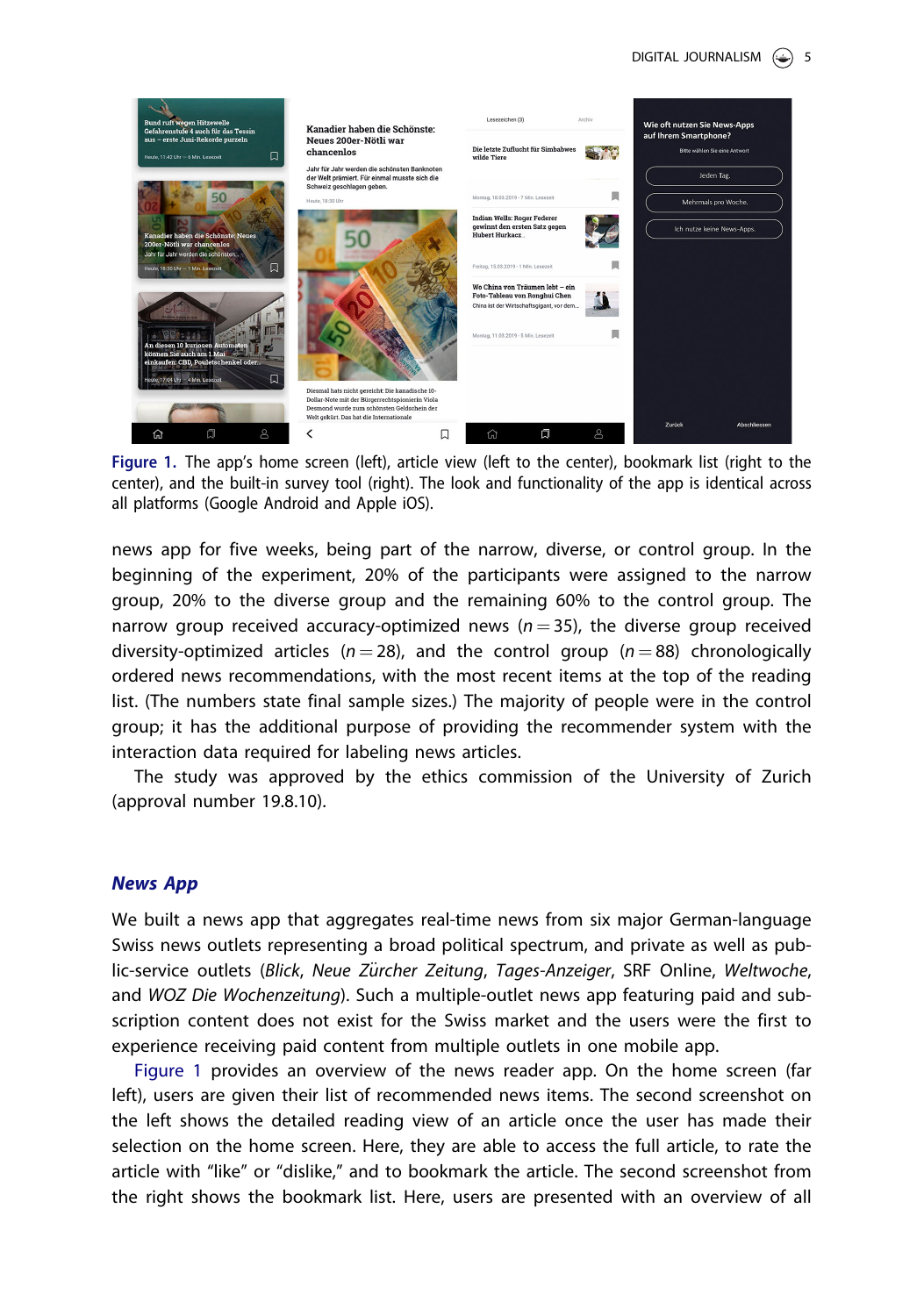<span id="page-5-0"></span>bookmarked articles. Finally, the rightmost screenshot shows how in-app surveys are presented to the users throughout the experiment.

The app (1) collects news from a variety of sources representing the overall political spectrum within a media system, (2) hides a news story's origin to avoid bias in news consumption, (3) devises a fully controllable recommendation list, (4) observes the readers' interaction with the news articles including their explicit statements (e.g., likes, choosing to read or ignore an article, etc.) and implicit behavior (e.g., scrolling through an article or skimming headlines), and (5) prompts user surveys.

### News Recommender System

Our approach to diversity-optimized news recommendations is based on the idea of defining diversity as a discretized distribution of news articles over a political spectrum. We created a hybrid, human-centered scoring pipeline for news articles that is based on the political position of users. After aggregating all reading metrics of users, each news article gets assigned a political label based on the average political score of its readership. Assessing political alignment of an article based on averaging user labels has already been shown to work reliably in the online domain (Bakshy, Messing, and Adamic [2015\)](#page-17-0).

Our proposed approach, hence, does not rate the actual political stance of an article, but rather *labels* articles based on the political stance of people who 'like' to read it, which is assessed on the basis of both implicit and explicit user feedback. This way of labeling articles has the advantage that it does not rely on any secondary process (with its own bias and error rates) for predicting the political stance of an article based on content analysis (e.g., labeling articles by experts).

#### User Scoring

Measuring a person's political stance is a much discussed topic in political science (Michael [2020\)](#page-18-0). We established the political score of participants with a standardized survey. The calculation of the political score is based on the method of  $Smartvote<sup>1</sup>$  $Smartvote<sup>1</sup>$  $Smartvote<sup>1</sup>$ using the questions of Parteienkompass.<sup>[2](#page-16-0)</sup>

To summarize the method succinctly, we assessed two political dimensions—left/ right and liberal/conservative—for each user based on more than 20 questions. For every question and dimension, a maximum of 100 points are assigned. These are multiplied with a modifier based on the answer given: yes  $(x 1.0)$ , rather yes  $(x 0.75)$ , rather no ( $\times$  0.25), and no ( $\times$  0.0). Next, the resulting modified number of points is weighed based on question-specific weights (either  $+1.0$  or  $-1.0$ ). Finally, points are added for each dimension and normalized between  $-1.0$  and  $+1.0$ .

#### Article Scoring

Having calculated political scores for users, the algorithm utilized these scores as a basis to assign a political label to news articles. The political label assigned to an article is a weighted average political user score of its readership. During the experiment, the article score score<sub>a</sub> of article  $a$  was calculated as follows:

$$
score_a = average_{u:(t\_read_{a,u}>10 \text{ sec})} [score_u * factor\_like_{a,u} * factor\_list_{a,u}]
$$
 (1)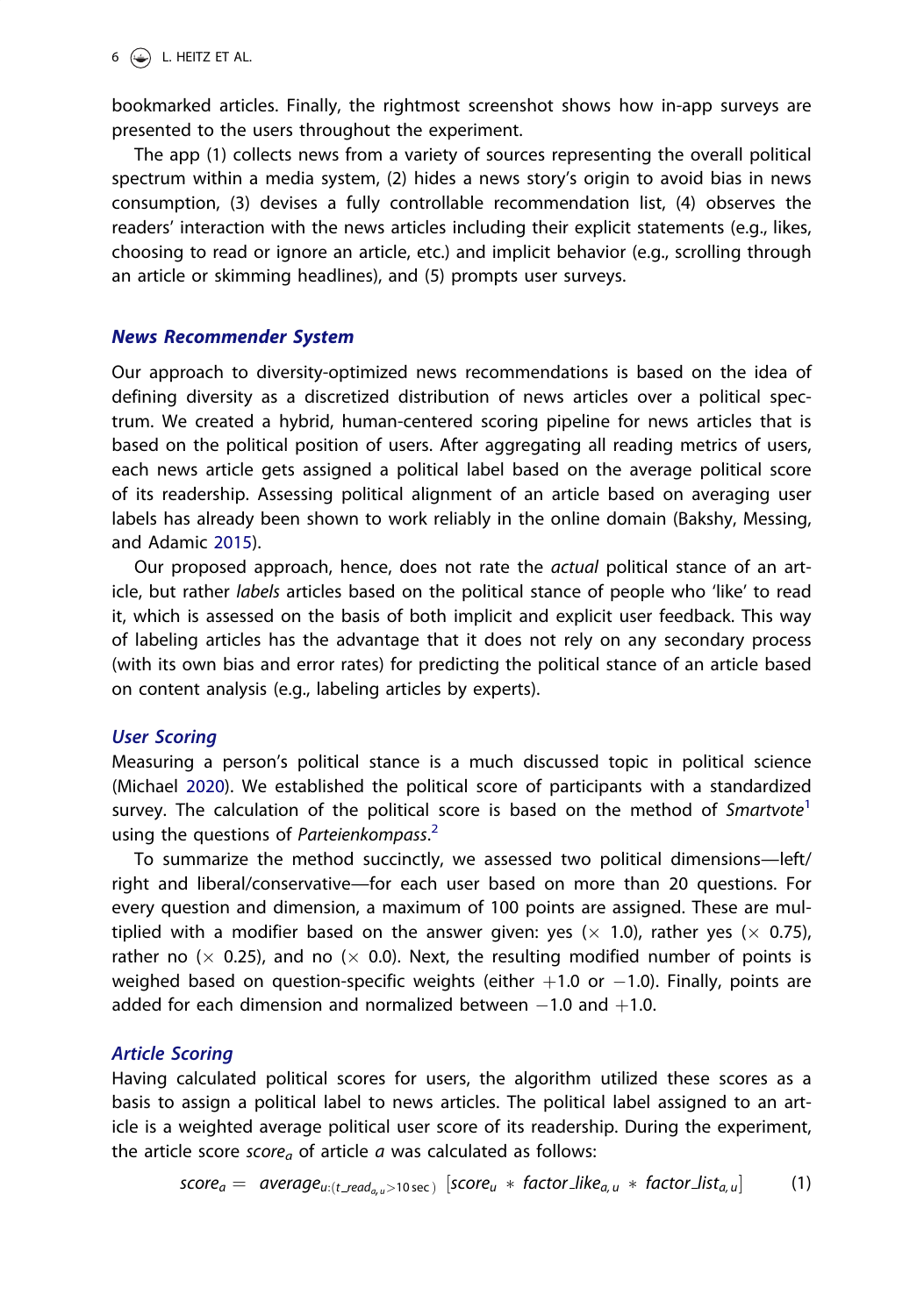which is the average weighted score for all users  $u$ , who read an article  $a$  for more than 10 seconds, where

$$
factor\_like_{a,u} \begin{cases} 3, & \text{if } liked_{a,u} \\ 0, & \text{if } disliked_{a,u} \\ 1, & \text{otherwise} \end{cases}
$$
 (2)

is the weight assigned when user  $u$  likes or dislikes article  $a$  and

$$
factor\_list_{a,u} \left\{ \begin{array}{ll} 2, & \text{if } \exists r I_{a,u} \land \neg \exists removed_{a,u} \lor archived_{a,u} \\ 1, & \text{otherwise} \end{array} \right. \tag{3}
$$

is the weight assigned when  $a$  user  $u$  has either added the article to the reading list  $(\exists r l_{a,\mu})$  without having removed it from that list  $(\neg \exists removed_{a,\mu})$  or has archived it (archived $_{a}$ ,).

To increase the reliability of this approach, any news article recommended to the narrow or diverse group had to be read by at least five different users in the control group. Note that this setup confronts us with a cold-start problem; when the article is not read yet, it lacks a score. We address this issue by first presenting articles to our extra-large control group to derive the political article label.

The feedback system for leaving a like or dislike was complemented by a short survey where participants had to provide additional information on their rating where they were given a selection of reasons (e.g., disliking writing style or political stance). For the purpose of calculating recommendations, we only considered the rated articles that were liked or disliked because of their political content.

#### Recommending

The recommender algorithm requires a political score score<sub>u</sub> for each user u as well as an article distribution art\_distribution, which contains a collection of tuples [score,  $n_d$ ] that model the discrete target distribution, i.e., the number of articles  $n_a$  required for each political orientation score. The algorithm takes these inputs and computes a desired (score-)distribution of recommended articles *desired distribution* as a onedimensional array. The details of the algorithm are shown in [Appendix A.](#page-19-0)

#### **Treatment**

#### Diverse Recommendations

The normative recommender algorithm presented in the previous section was used to provide diverse as well as narrow recommendations to users. Both diverse and narrow recommendations were defined as discretized article distributions across a two-dimensional political spectrum (left-/right-leaning and liberal/conservative). User scores were rounded and grouped together to increase the performance of the recommender system.

The system focused on providing each user in the diversity group with a selection of news articles that covers the entire political space. It is a non-uniform distribution that includes slightly more items from the political middle. The reason behind doing so is to create a set of articles everyone reads, in order for a discussion to emerge. A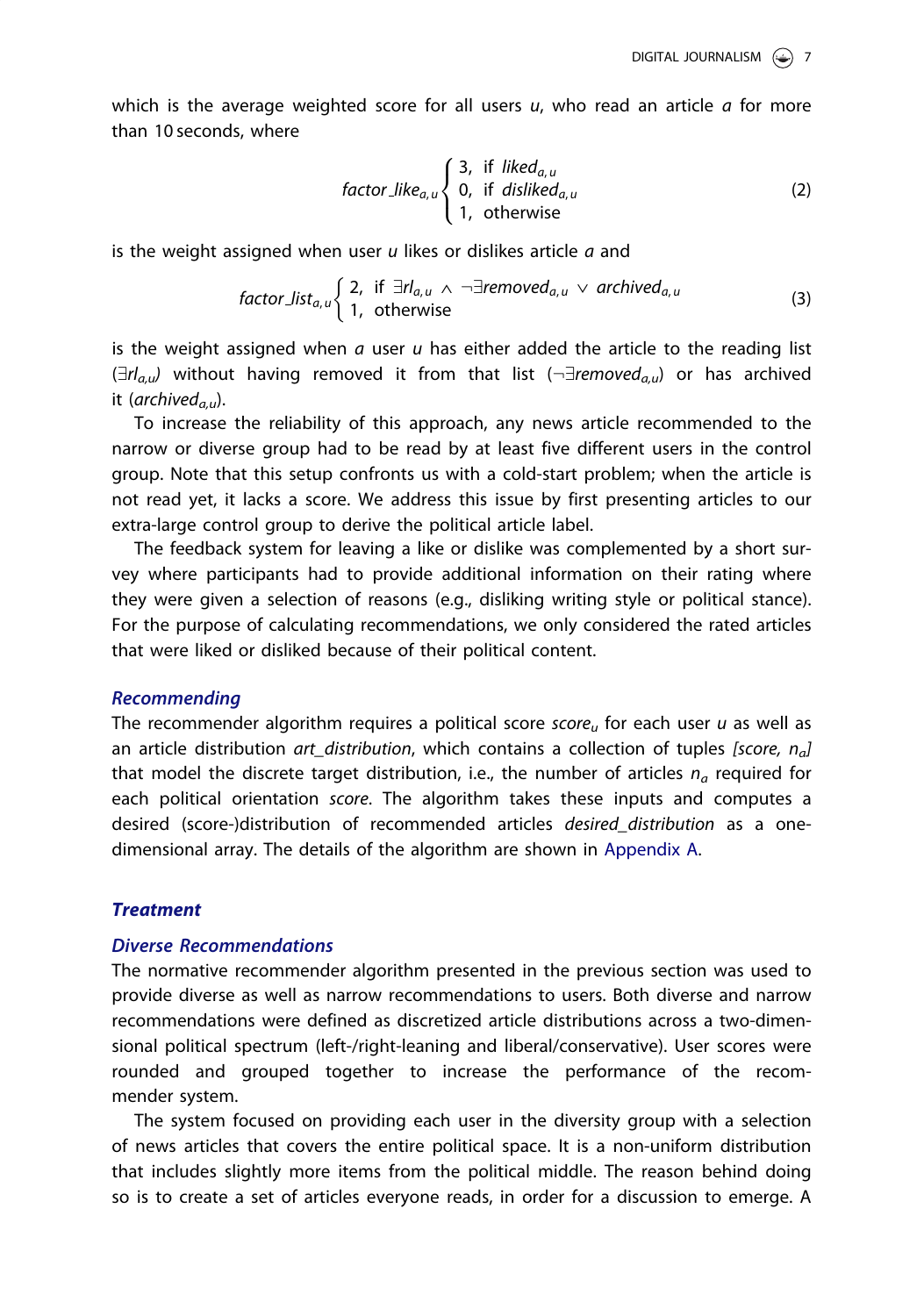detailed overview of the diversity distributions used during the experiment is available in [Appendix B](#page-19-0).

When creating the diversity distribution used in the experiment, we followed the type classification presented by Helberger [\(2019\)](#page-17-0). Our target distribution for diversity follows the characteristics of participatory recommenders, i.e., creating a multi-platform system that includes different styles of articles, focusing on political news, as well as content that speaks to a broader audience. As required, the system is inclusive of all viewpoints, for each existing political orientation, at least one article is included in the recommendations. It also features a proportional representation of main political viewpoints; we accounted for proportionality by slightly shifting the diversity distribution towards the political center, i.e., the place where, given the participating outlets, we saw most of the article being located.

#### Narrow Recommendations

The distribution strategy for narrow or accuracy-optimized recommendations focused on articles that are generally in line with the participant's political views. Given a user in the narrow group, they receive news articles that have the same political score they have. An overview of the narrow distributions is in [Appendix B](#page-19-0).

#### Chronological Recommendations

The control group received chronological recommendations. These did not require any special algorithm, as the users simply received articles ordered by their publishing/ update date, sorted from newest to oldest.

### **Participants**

Participants were recruited by a Swiss market research company using an ISO 26362:2009 certified online access panel. Participants received an incentive of 42 CHF (about 43 USD) for app usage and participating in the post-hoc survey.

Besides living in the German-speaking area of Switzerland and owning a mobile phone, recruiting criteria were frequent news use (more than one time per week) and an even distribution across age groups, gender, and political position (regarding party preference and on a left/right scale). While  $n = 265$  users were initially recruited, only the medium and heavy users who used the app at least three hours or had a high rating activity during five weeks were invited to the post-hoc questionnaire ( $n = 151$ ). While  $n = 148$  participants adhere to the three-hour usage criterion, additional  $n = 3$ were included due to their high rating frequency, who used the app for 0.6-0.8 h in total.

Participants of the final sample ( $n = 151$ ) are on average 43 years old ( $SD = 16.45$ , Min: 18, Max: 77). Almost half is female (48%). About one third indicated apprenticeship or a lower educational level (36%), four out of ten a higher vocational training (41%), and just over one fifth a Bachelor's or higher university degree (23%).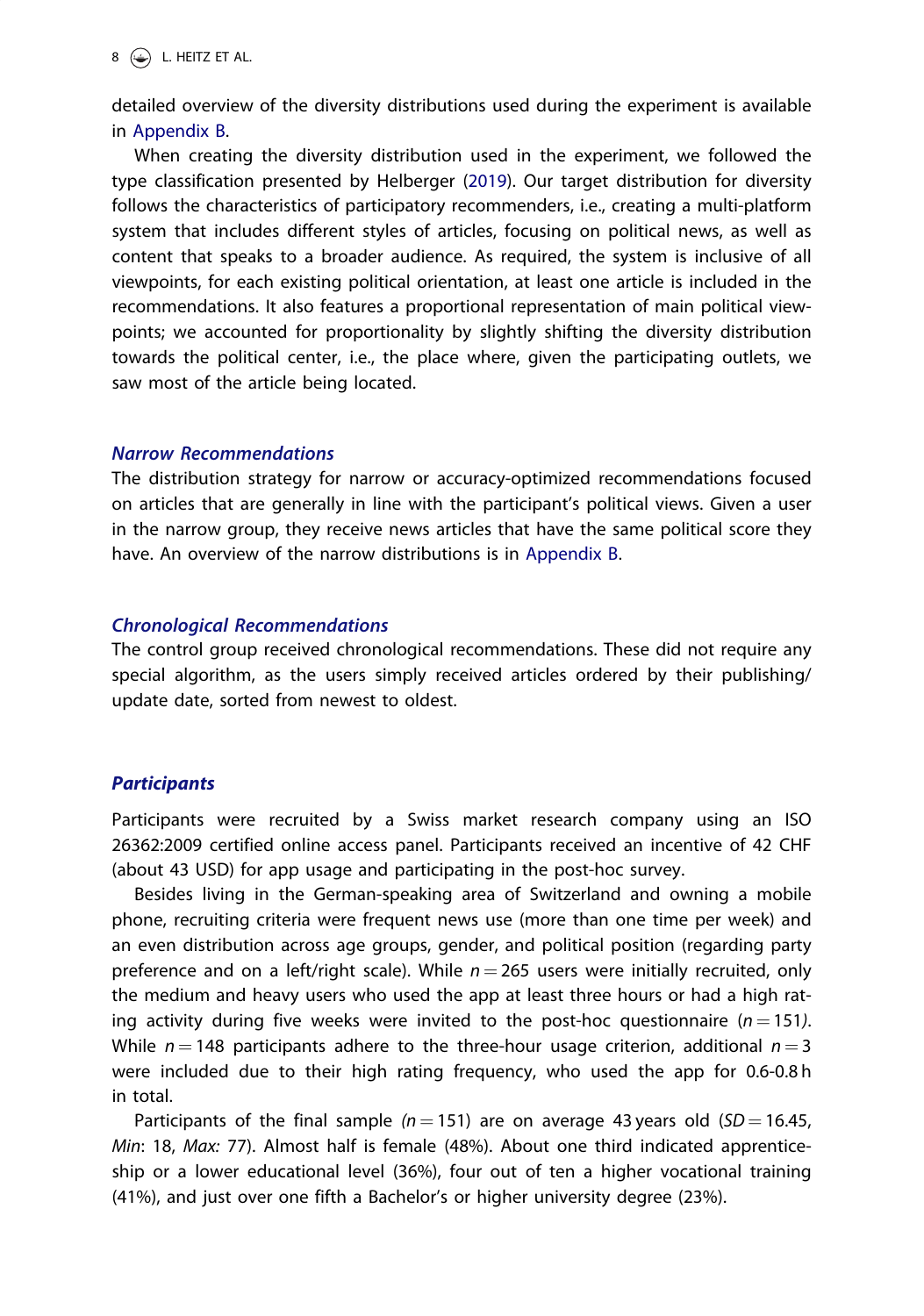### <span id="page-8-0"></span>Measures

#### App Usage Metrics

During the five-week app usage period, we track users' reading behavior, i.e., app usage time, article reading time, and interaction (likes and dislikes of articles as well as their bookmarked favorite articles). App usage time includes scrolling down the home screen seeing the article previews, while article reading time indicates engagement with an article, that may be positively or negatively evaluated by likes and dislikes, respectively. We measure general (time spent in app), active (articles read more than 10 seconds), and explicit engagement (numbers of liked and disliked articles).

#### In-App Survey

Before the app usage starts, this survey assesses the political stance on two dimensions (left-right and liberal-conservative) on issues such as minimum wage, increasing the retirement age, or investment into public transportation. We used items from Parteienkompass, which translates official positions of Swiss political parties into a survey.

### Post-Hoc Survey

App Usability. We measure usability on a 5-point Likert scale with seven items such as "easy to learn," "complicate," and "activating" (Holzinger [2008\)](#page-17-0). Items are measured on a 5-point scale from  $0 =$  not at all to  $4 =$  very much. For analysis, the scale was converted to values from 1 to 5.

News Diversity. We assess the perceived diversity of news with four items and the perceived news agenda with an open question about the top-5 news issues participants encountered the most. Perceived diversity is measured by the following items, "the app covered a broad spectrum of news," "was impartial regarding political opinions," "covered multiple political opinions," and "fit to my own political opinion." These measurements serve as manipulation check. Items are measured on a 5-point scale from  $0 =$  not at all to  $4 =$  very much. For analysis, the scale was converted to values from 1 to 5.

Instrumental Utility. Instrumental utility is measured with seven items as perceived informational utility of news in the app. Information utility is given when a recipient acquires guidance (e.g., to understand complex issues), performance (e.g., to solve practical problems), reinforcement (e.g., to reconfirm attitudes), and surveillance (e.g., to perceive threats and opportunities) from news (Atkin [1973](#page-16-0)). Items include "news in the app helps me to understand our society," "helps me to make wise decisions," "provides me with a daily account of what is happening in the world" (Li [2014\)](#page-18-0). Items are measured on a 5-point Likert scale from  $0 =$  not at all to  $4 =$  very much. For analysis, the scale is converted to values from 1 to 5. The items are then summarized to a mean index (Cronbach's  $\alpha = .889$ ).

Societal Externalities. Externalities include (a) political factors (such as knowledgeability and participation), (b) tolerance of opposing views, (c) social performance of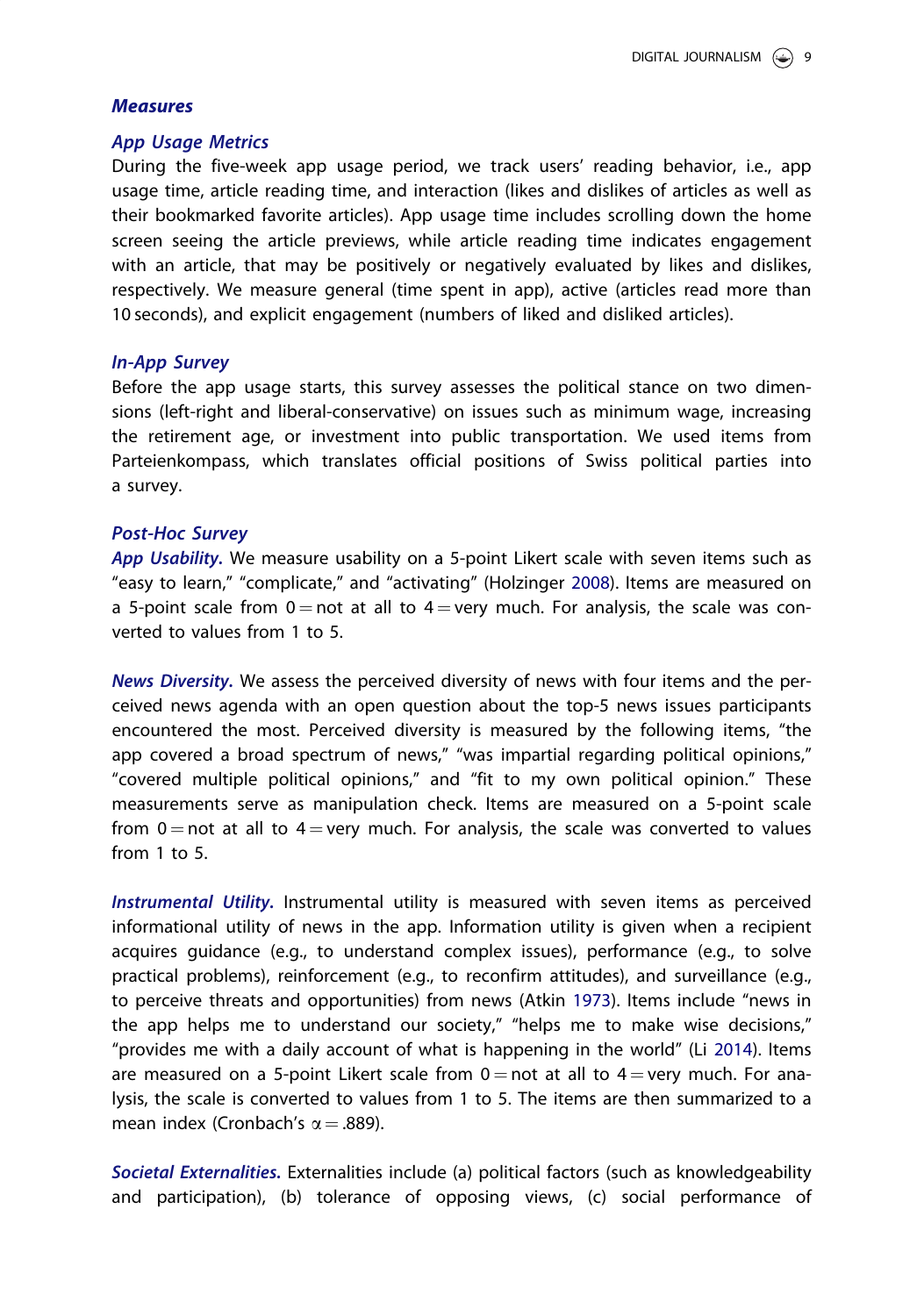<span id="page-9-0"></span>journalism, and (d) news diversity preferences. Regarding political factors, we measure political knowledge, interest, and efficacy with one item each (Kruikemeier and Shehata [2017;](#page-18-0) Pingree [2011](#page-18-0)), which is combined to a mean index of political knowledgeability (Cronbach's  $\alpha$  = .912). Political participation includes voting, visiting a political website, reading a political blog, talking about politics with friends, and signing a political petition (Hameleers et al. [2018](#page-17-0); Kruikemeier and Shehata [2017](#page-18-0)), which is summarized to a mean index (Cronbach's  $\alpha = 0.774$ ). Tolerance refers to the scope of one's acceptance with regard to different views in society (Li [2014](#page-18-0)). We use the political-opinion statement, "I can relate to opinions that differ from my own political views." Social performance of journalism is measured with one item, "journalism helps society to solve its problems" (Peifer [2018\)](#page-18-0). News diversity preferences is measured with two items, i.e., news that inform about counter-attitudinal news and inform about majority opinions (Helberger [2019;](#page-17-0) Vrijenhoek et al. [2020](#page-19-0)).

Demographics and External News Use. We ask for gender, age, highest level of education, and external news usage per news outlet during the app usage. External news usage is aggregated to a sum index over all news outlets that were used during the app usage period.

#### **Results**

#### App Usage and News Consumption (RQ1)

#### App Usage Metrics

On average, participants had the app opened for 6.68 h  $(SD = 8.21, Min = .61,$  $Max = 68.04$ , opened 265 articles (SD = 362.80, Min = 38, Max = 3,104), liked 317 articles (SD = 725.66, Min = 0, Max = 5,937), and disliked 50 articles (SD = 78.62,  $Min = 0$ , Max = 480) during the span of five weeks. There are no significant usage differences between the control, narrow, and diverse conditions according to a one-way between subject ANOVA ( $F(2, 148) = .198$  to .838, n.s.). However, due to the large range of usage time, we include it as a covariate to our estimations.

#### App Usability

Participants regarded the app to be very easy to learn ( $M = 4.62$ ,  $SD = .77$ ), uncomplicated ( $M = 4.39$ ,  $SD = .98$ ), and useful ( $M = 4.12$ ,  $SD = 1.03$ ), rather valuable ( $M = 3.78$ ,  $SD = .96$ ), activating ( $M = 3.60$ ,  $SD = 1.07$ ), and clean ( $M = 3.53$ ,  $SD = 1.03$ ), and rather the way they wished a news app to be  $(M = 3.58, SD = 1.09)$  on a five-point Likert scale from 1 "not at all" to 5 "very much." A one-way between-subjects ANOVA reveals no significant differences between the control, narrow, and diverse conditions at the  $p < .05$  level ( $F(2, 148) = .002$  to 2.734, n.s.).

#### Article Score Distribution

[Figure 2](#page-10-0) shows an overview of the mean political score of all articles. Each dot represents the average political score of the readership of one article. Over the course of the experiment, 7,287 unique news items were collected from the websites of our media partners (an average of 214 items per day), of which 6,282 different articles were read by users. In total, users accessed articles 55,344 times.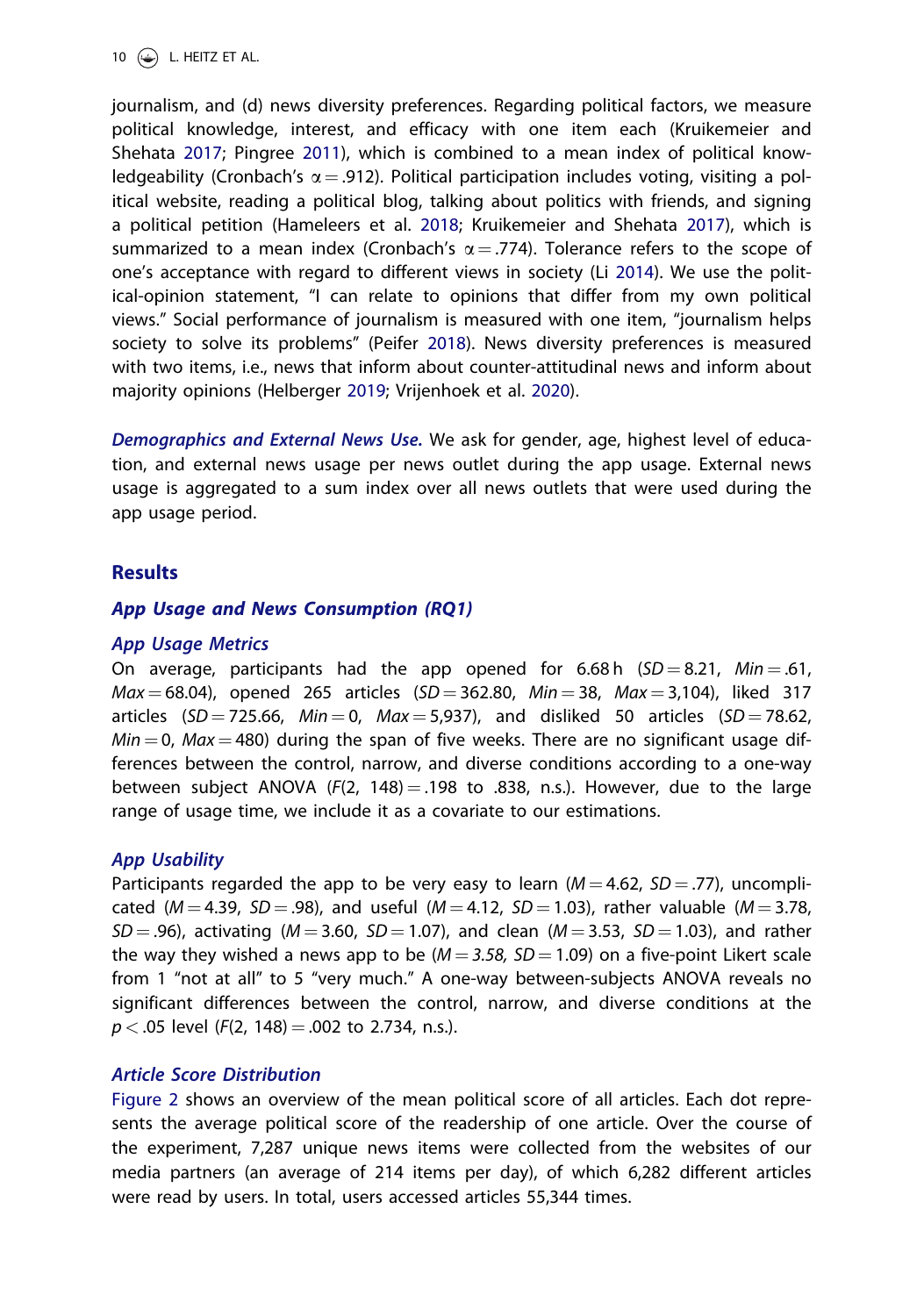<span id="page-10-0"></span>

Figure 2. Distribution of news articles across the two-dimensional political spectrum. The x-axis shows the left-right dimension (with left being  $-1$  and right  $+1$ ). The y-axis shows the conservative-liberal dimension (with conservative being  $-1$  and liberal  $+1$ ).



Figure 3. Standard box plot with quartiles showing the average distances between the political score of a user and the average score of articles that they read.

A post-hoc manual content analysis of  $n = 100$  articles (25 each for the left-conservative, left-liberal, right-liberal, and right-conservative space) reveals that topics and stance are largely prototypical for each camp according to Parteienkompass. For instance, articles in the left-liberal space criticize former President of the United States Trump or favored social security while right-conservative articles were critical about immigration or supported Trump.

### User Article Distances

Figure 3 shows the distance between the political scores of users and the political score assigned to the average newspaper article that they read. The average distance for people in the temporal group is 0.35, for people in the accuracy group it is 0.21 and for people in the diversity group 0.43. A pairwise t-test with Bonferroni's correction reveals significant differences between all group pairings  $(1/2, p < .001; 2/3,$  $p < .001$ ; 3/1,  $p = .041$ ).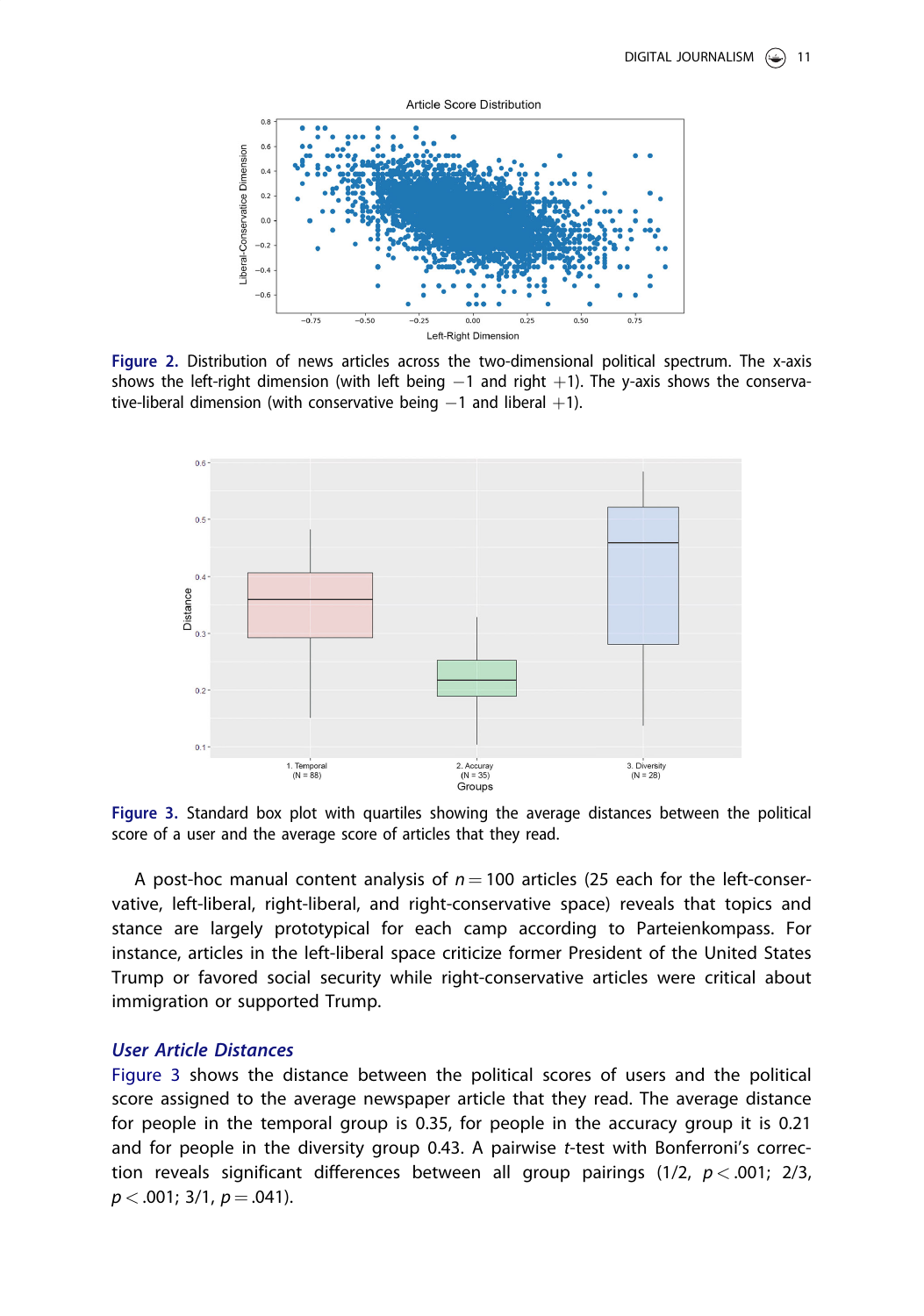#### Manipulation Checks

To test whether the participants perceive the diversity of news differently across groups, we compare their evaluations in the post-hoc survey. Participants found that the news in the app covered a broad spectrum of news  $(M = 4.37, SD = .89)$ , was rather impartial regarding political opinions ( $M = 3.87$ ,  $SD = .86$ ), rather covered multiple political opinions ( $M = 3.80$ ,  $SD = .92$ ), and moderately fit to one's own political opinion ( $M = 3.26$ ,  $SD = .87$ ). A one-way between-subjects ANOVA reveals no significant differences between the control, narrow, and diverse conditions  $(F(2, 148) = .398$  to 1.09, n.s.). Also, a one-way ANOVA including usage time and the number of articles read reveals no differences between groups  $(F(8, 262) = 1.15, n.s.).$  That is, narrow and diversity conditions were not perceived as such, independent from low or high app usage.

#### Instrumental Utility (RQ2)

On average, participants indicate their instrumental utility with news on the app to be moderately high ( $M = 3.71$ ,  $SD = .74$ ,  $n = 150$ ).

We estimate fixed-effect ANOVAs to compare the experimental settings. We test the diversity and narrow groups compared to the control group. Control variables include the participants' conservative-liberal political position, app news usage time, external news consumption, gender, age, education, and interaction effects between the experimental groups and political position. Results show that the model fails to explain the variance of instrumental utility (see first column in [Table 1,](#page-12-0)  $F = 1.862$ ,  $p = .055$ ). Only the coefficient for app usage indicates a correspondence to a higher utility rating. The effect size suggests that app usage explains about 5% of variance in utility ( $\eta_\rho^2$  = .048). Perceived utility of reading news in the app is similar when received chronologically, narrow, and diversely ordered news.

#### Societal Externalities (RQ3)

#### Political Aspects

Regarding the political categories, on average, all participants indicate their political knowledgeability to be moderate ( $M = 3.37$ ,  $SD = 1.00$ ,  $n = 150$ ) and their average participation lies between "now and then" (scale point 4) and "often" (scale point 5)  $(M = 4.25, SD = .85, n = 150).$ 

According to the fixed-effects results, 19% and 23% of variance of political knowledgeability and participation can be explained by the model in [Table 1](#page-12-0), respectively. Political knowledgeability and participation do not differ across groups nor according to political position (second and third columns in [Table 1\)](#page-12-0). Instead, news consumption beyond the app ( $\eta_\rho^2$  = .036) and gender ( $\eta_\rho^2$  = .123) are predictors for political knowledgeability. That is, male as opposed to female participants and using additional news sources beyond the app are related to stronger political knowledgeability. Similarly, political participation is related to external news usage, gender, and education.

#### Social Performance of Journalism

On average, participants moderately agree that journalism has the capacity to solve society's problems ( $M = 3.20$ ,  $SD = .93$ ,  $n = 148$ ).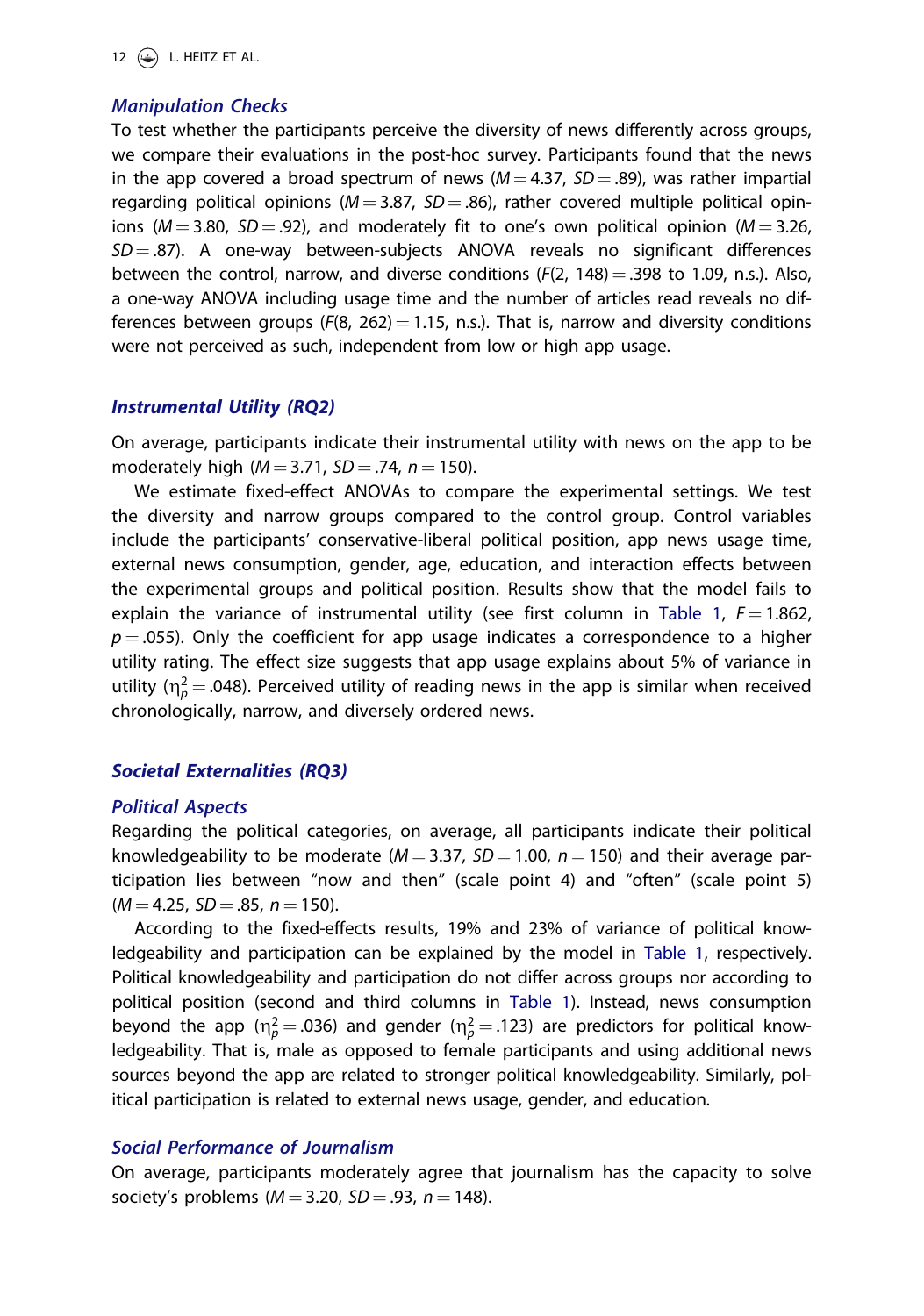<span id="page-12-0"></span>Table 1. Instrumental utility and societal externalities of diverse news recommendations. Notes: Fixed effects ANOVA with controls and interaction terms. This table shows results tested against the control group. Additionally, differences between diversity and narrow group were tested and are found for tolerance for opposing views (not reported in this table). Political position (Pol. pos.) ranges from Conservative  $= 0$  to Liberal  $= 1$ .

|                       |                    | Instrumental utility |               |                     |                              | Political interest |                |                    |                    | Political participation |              |            |  |
|-----------------------|--------------------|----------------------|---------------|---------------------|------------------------------|--------------------|----------------|--------------------|--------------------|-------------------------|--------------|------------|--|
|                       | β                  |                      | $\rho$        | $\eta_p^2$          | $\beta$                      |                    | $\rho$         | $\eta_p^2$         | $\beta$            | $\rho$                  |              | $\eta_p^2$ |  |
| Constant              | 3.668              |                      | 0.000         | 0.468               | 1.227                        |                    | 0.004          | 0.057              |                    | 0.000<br>2.242          |              | 0.233      |  |
| Diversity Group       | 0.284              |                      | 0.495         | 0.003               | 0.573                        |                    | 0.279          | 0.008              |                    | 0.754<br>$-0.136$       |              | 0.001      |  |
| Narrow Group          |                    | 0.391<br>0.254       |               | 0.009               | 0.662                        |                    | 0.128<br>0.017 |                    | $-0.144$           | 0.686                   |              | 0.001      |  |
| Political position    | 0.037              |                      | 0.900         | 0.000               | 0.270                        |                    | 0.476          | 0.004              | $-0.034$           | 0.912                   |              | 0.000      |  |
| App usage (hrs)       | 0.020              |                      | 0.009         | 0.048               | $-0.004$                     |                    | 0.670          | 0.001              | 0.013              | 0.113                   |              | 0.018      |  |
| Ext. news usage       | 0.014              |                      | 0.047         | 0.028               | 0.020                        |                    | 0.024          | 0.036              | 0.023              | 0.002                   |              | 0.069      |  |
| Gender (f = 1; m = 2) | $-0.035$           |                      | 0.783         | 0.001               | 0.702                        |                    | 0.000          | 0.123              | 0.370              | 0.005                   |              | 0.055      |  |
| Age (y)               | $-0.005$           |                      | 0.241         | 0.010               | $-0.001$                     |                    | 0.898          | 0.000              | 0.000              | 0.976                   |              | 0.000      |  |
| Education             | $-0.047$           |                      | 0.068         | 0.024               | 0.020                        |                    | 0.530          | 0.003              | 0.077              | 0.005                   |              | 0.057      |  |
| Diversity x Pol. pos. | $-0.424$           |                      | 0.537         | 0.003               | $-0.855$                     |                    | 0.329          | 0.007              | $-0.016$           | 0.982                   |              | 0.000      |  |
| Narrow x Pol. pos.    | $-0.845$           |                      | 0.123         | 0.017               | $-0.558$                     |                    | 0.421          | 0.005              | 0.185              | 0.745                   |              | 0.001      |  |
| F(p)                  |                    |                      | 1.862 (.055)  |                     | 4.467 (.000)<br>5.483 (.000) |                    |                |                    |                    |                         |              |            |  |
| Adj. $R^2$            |                    | 0.055<br>0.189       |               |                     |                              |                    |                | 0.231              |                    |                         |              |            |  |
| df                    |                    |                      | 139, 10       |                     |                              |                    | 139, 10        |                    |                    | 139, 10                 |              |            |  |
|                       | Social performance |                      | Tolerance for |                     |                              | News preferences   |                |                    | News preferences   |                         |              |            |  |
|                       |                    | of justice           |               | opposing views      |                              |                    |                | for opposing views | for majority views |                         |              |            |  |
|                       | β                  | $\rho$               | $\eta_p^2$    | β                   | $\rho$                       | $\eta_p^2$         | $\beta$        | $\rho$             | $\eta_p^2$         | $\beta$                 | $\rho$       | $\eta_p^2$ |  |
| Constant              | 1.465              | 0.000                | 0.087         | 2.869               | 0.000                        | 0.401              | 2.937          | 0.002              | 0.068              | 3.770                   | 0.000        | 0.090      |  |
| Diversity Group       | 1.098              | 0.032                | 0.033         | 1.443               | 0.000                        | 0.097              | 0.903          | 0.054              | 0.026              | 0.748                   | 0.159        | 0.014      |  |
| Narrow Group          | 0.883              | 0.035                | 0.032         | 0.577               | 0.061                        | 0.025              | 0.487          | 0.204              | 0.012              | 0.955                   | 0.025        | 0.036      |  |
| Political position    | 0.731              | 0.046                | 0.029         | 0.850               |                              | 0.002 0.068        | 0.373          | 0.265              | 0.009              | 0.554                   | 0.134        | 0.016      |  |
| App usage (hrs)       | 0.012              | 0.195                | 0.012         | 0.013               | 0.062                        | 0.025              | 0.022          | 0.009              | 0.049              | 0.017                   | 0.060        | 0.025      |  |
| Ext. news usage       | 0.009              | 0.263                | 0.009         | 0.018               | 0.005                        | 0.055              | 0.026          | 0.000              | 0.088              | 0.013                   | 0.095        | 0.020      |  |
| Gender (f = 1; m = 2) | 0.140              | 0.361                | 0.006         | $-0.059$            | 0.603                        | 0.002              | $-0.065$       | 0.647              | 0.002              | $-0.144$                | 0.359        | 0.006      |  |
| Age (y)               | $-0.003$           | 0.574                | 0.002         | $-0.011$            | 0.005                        | 0.056              | $-0.553$       | 0.506              | 0.003              | $-0.708$                | 0.441        | 0.004      |  |
| Education             | 0.100              | 0.002                | 0.070         | 0.068               | 0.004 0.059                  |                    | 0.008          | 0.768              | 0.001              | $-0.043$                | 0.173        | 0.013      |  |
| Diversity x Pol. pos. | $-1.628$           | 0.053                | 0.027         | $-2.567$            | 0.000                        | 0.111              | $-1.200$       | 0.122              | 0.017              | $-0.598$                | 0.492        | 0.003      |  |
| Narrow x Pol. pos.    | $-1.052$           | 0.115                | 0.018         | $-0.813$ 0.098 0.02 |                              |                    | $-0.687$       | 0.263              | 0.009              | $-1.289$ 0.058 0.026    |              |            |  |
| F(p)                  |                    | 2.978 (.002)         |               |                     | 4.971 (.000)                 |                    |                | 2.755 (.004)       |                    |                         | 1.635 (.103) |            |  |
| Adj. $R^2$            |                    | 0.119                |               |                     | 0.210                        |                    |                | 0.105              |                    |                         | 0.041        |            |  |
| df                    | 137, 10            |                      |               | 139, 10             |                              |                    | 139, 10        |                    |                    | 139, 10                 |              |            |  |

The independent variables together explain 12% of variance of journalism's societal function. Participants in the narrow and diversity group ascribe a greater capacity to solve society's problems to journalism compared to the control group (part.  $\eta_\rho^2$   $=$  .032 and .033, respectively, see column four in Table 1). Also, the more liberal participants and the higher educated, the more participants agree to journalism's capacity. Additionally, the interaction terms reveal a negative sign for the diversity and narrow groups. That is, in both groups, conservative users agree more strongly to journalism's capacity than in the control group. Hence, both recommender situations are related to a greater appreciation of journalism than receiving news chronologically, which is especially true for conservative users.

#### Tolerance of Opposing Views

On average, participants agree to be able to tolerate politically opposing views  $(M = 4.03, SD = .72, n = 150).$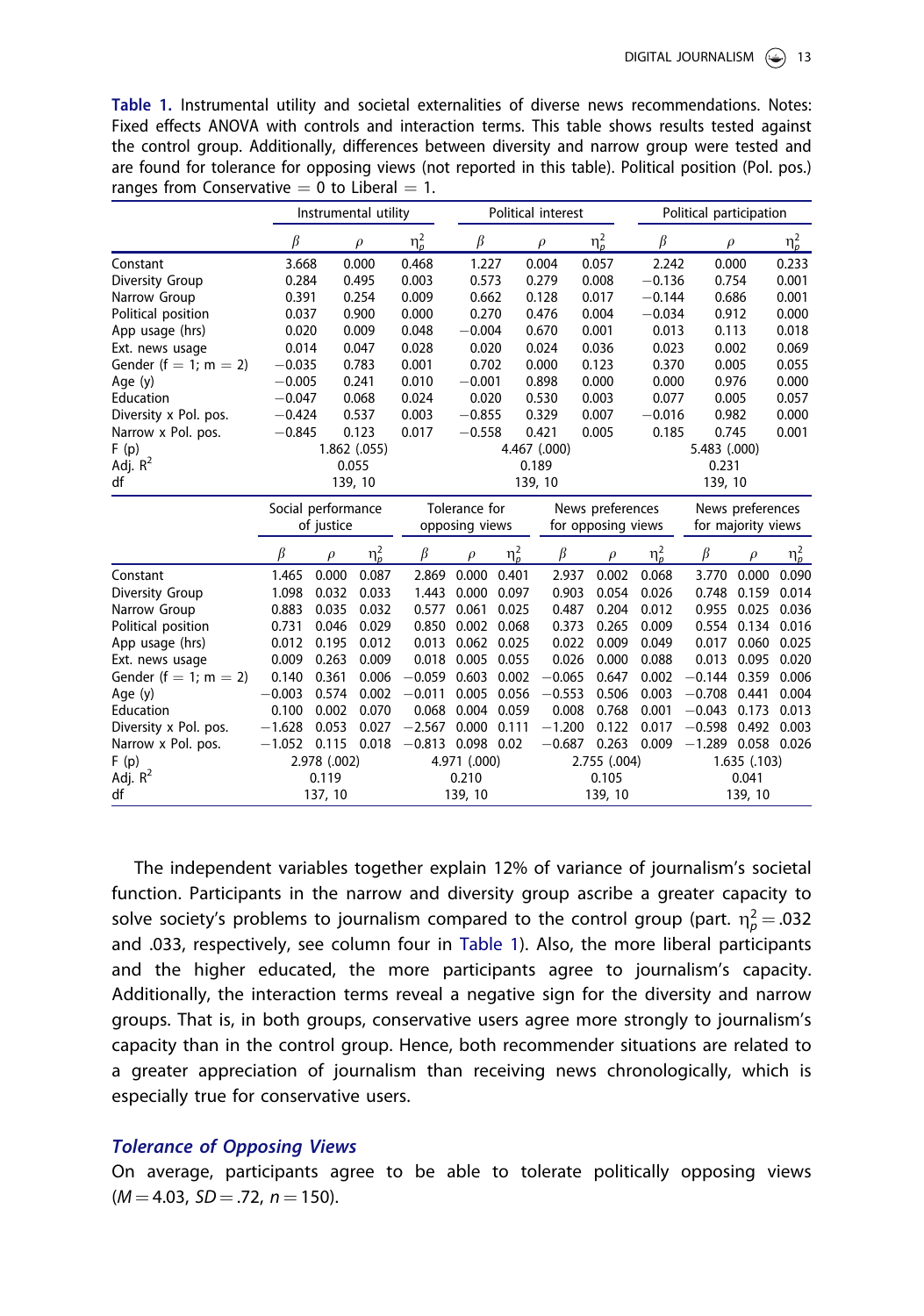The model explains 21% of variance in tolerance for opposing views (see column five in [Table 1](#page-12-0)), which represents a comparatively high level of explained variance in our study. Tolerance regarding opposing views is clearly higher in the diversity group than in the control group ( $\eta_p^2 = .097$ ) and tends to be higher in the narrow group ( $\eta_\rho^2$   $=$  .025). The difference between diversity and narrow group is significant regarding tolerance for opposing views according to a fixed-effects ANOVA testing the diversity against the narrow group (F(10, 139)  $=$  4.971,  $p$   $<$  .001,  $\beta$   $=$  .866,  $p$   $=$  .043,  $\eta_{\rho}^{2}$   $=$  .029). Moreover, younger age and higher education are related to higher tolerance for opposing views, explaining about 6% of variance in tolerance of opposing views each.

Furthermore, the political position explains variance in tolerance. A liberal as opposed to conservative political position is related to higher tolerance for opposing views ( $\eta_\rho^2$   $=$  .068). According to the interaction effect, an increase of tolerance is lower for users with a liberal political position as opposed to conservative political orientation in the diversity group ( $\eta_\rho^2$   $=$  .11). That is, only the diversity news recommendation condition is clearly related to tolerating opposing views (accounts for 10% of variance), and especially so for politically conservative users (11% of variance).

#### News Diversity Preferences

Overall, participants prefer to receive news with opposing views ( $M = 3.72$ ,  $SD = .852$ ,  $n = 150$ ) over news with majority views ( $M = 3.56$ ,  $SD = .908$ ,  $n = 150$ ) (one-sample ttest,  $t(149) = 2.30$ ,  $p = .023$ ).

Coefficients for the model explaining preferences for opposing views can be interpreted as different form zero ( $F = 2.755$ ,  $p = .004$ , column six in [Table 1\)](#page-12-0). Yet, the independent variables fail to explain a sufficient amount of variance for the preference of majority views ( $F = 1.635$ ,  $p = .103$ , column seven in [Table 1\)](#page-12-0). Still, the comparison might be insightful for future studies. Comparing news preferences across groups, users in the narrow group prefer majority opinions more strongly ( $\eta_p^2$  = .036) while users in the diverse group tend to prefer being informed about opinions that are opposite to their own more strongly ( $\eta_\rho^2$   $=$  .026). Opposing views are also preferred by heavy news users, using the news app and external news more often. Majority views in news are not related to further independent variables in our model. These results suggest that recommender systems may nudge users to preferences according to a prevalent recommender design. While heavy news users across all groups prefer opposing views, the diversity condition may nudge all its users to appreciate cross-cutting content.

### **Discussion**

This study set out to introduce the notion and implementation of a normative recommendation system and evaluate the utility of such a system for diverse news from a user perspective. Accuracy-optimized recommender algorithms are a popular choice for creating personalized news feeds for platforms, giving users more of what they already see. They are safe guesses with the purpose of increasing user engagement. Our results now challenge this practice.

First, similar usage rates across experimental conditions indicate that news consumption largely follows automated recommendations. A post-hoc content analysis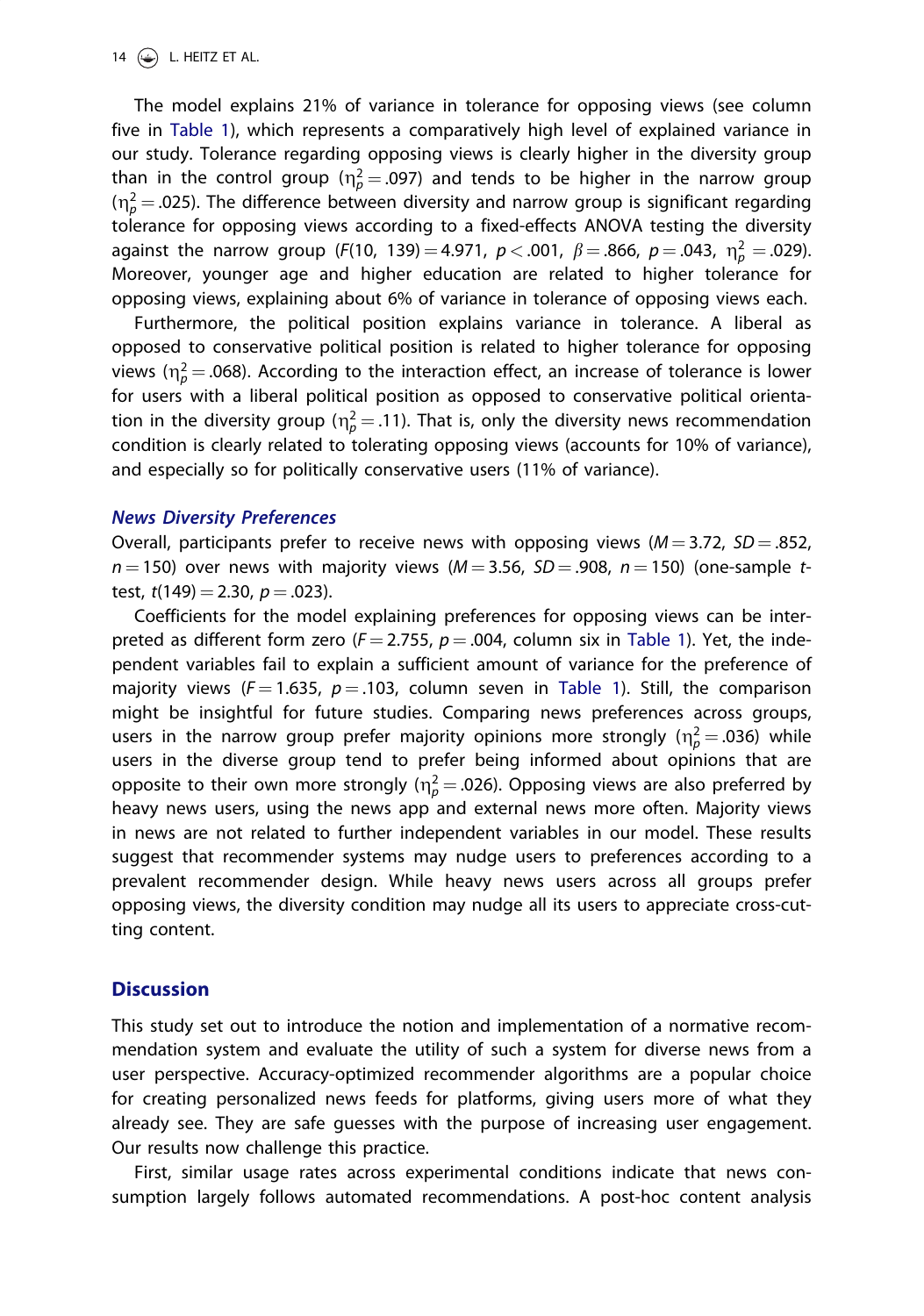suggests that participants in the control group consumed pro-attitudinal news in line with previous findings (Wojcieszak et al. [2021](#page-19-0)) and the diverse condition thus included cross-cutting news. However, participants did not perceive diversity differences across conditions.

Regarding instrumental utility, the diversity-optimized algorithm is able to match the accuracy-optimized recommendation strategy. Utility similarity across groups may indicate the absence of a backfire effect as found in Bail et al. ([2018](#page-16-0)). It also suggests that utility is a strong determinant for news selection as found in Mummolo ([2016](#page-18-0)).

Concerning societal externalities, results reveal that diverse recommendations are related to ascribing journalism the capacity to solve problems in society, especially for conservative as opposed to liberal leaning participants. This indicates that a more diverse news supply may restore a social consensus among conservatives concerning the performance of journalism. Such a supply may signal impartiality to users, which is a media performance dimension (Steppat, Castro Herrero, and Esser [2020](#page-18-0)). Diverse news exposure thus could contribute to social cohesion as suggested in Bernstein et al. [\(2021\)](#page-17-0). Results also suggest that recommendations enhance tolerance for opposing views in line with Mutz [\(2020\)](#page-18-0), especially for politically conservative users. Showing stronger effects for conservatives may be a result of a stronger selective exposure of partisan news of conservatives as shown in previous research (Hmielowski, Hutchens, and Beam [2020\)](#page-17-0). Our conservative participants may have appreciated cross-cutting content recommended in the diversity condition, manifesting in their attitudes towards journalism and opposing views. Hence, suggesting that diverse recommendations asymmetrically increase openness towards opposing views and appreciation of journalism as a societal institution, our study extends findings of Wojcieszak et al. [\(2021\)](#page-19-0). However, despite an increased openness to counter-attitudinal views, diversity-optimized recommendations do not enhance political knowledgeability or political participation of users. These findings may be due to instrumental utility similarity. Moreover, while in Wojcieszak et al. ([2021](#page-19-0)), participants were aware of an automated recommendation situation, our participants were not. Hiding the experimental conditions may have prevented a backfire effect (Bail et al. [2018](#page-16-0)) that could manifest in lower instrumental utility or increased political activism. While previous research suggests that moderate levels of cross-cutting content increase voter turnout (Castro Herrero and Hopmann [2018\)](#page-17-0), our results show no relation between diverse recommendations and political knowledgeability or participation.

Results concerning changing news preferences suggest that recommender systems may nudge users to preferences according to a prevalent recommender design as assumed previously (Thaler and Sunstein [2009](#page-18-0)), despite people not being aware of an automated news recommendation situation. While these effects are small and indicate a tendency, they should not be overlooked. Our results suggest that accuracy-optimized recommendations may reinforce users' own news preference while experiencing diverse recommendations may nudge users towards preferring opinion diversity. The latter can prevent partisan filter bubbles as suspected (Milano et al. [2020\)](#page-18-0).

Overall, results suggest that diversity as a design criterion can comply with the corporate-technological and the socio-cultural regimes (Geels [2004\)](#page-17-0), securing user utility and providing positive externalities. Specifically, diverse news recommendations may entail a de-polarizing capacity for democratic societies.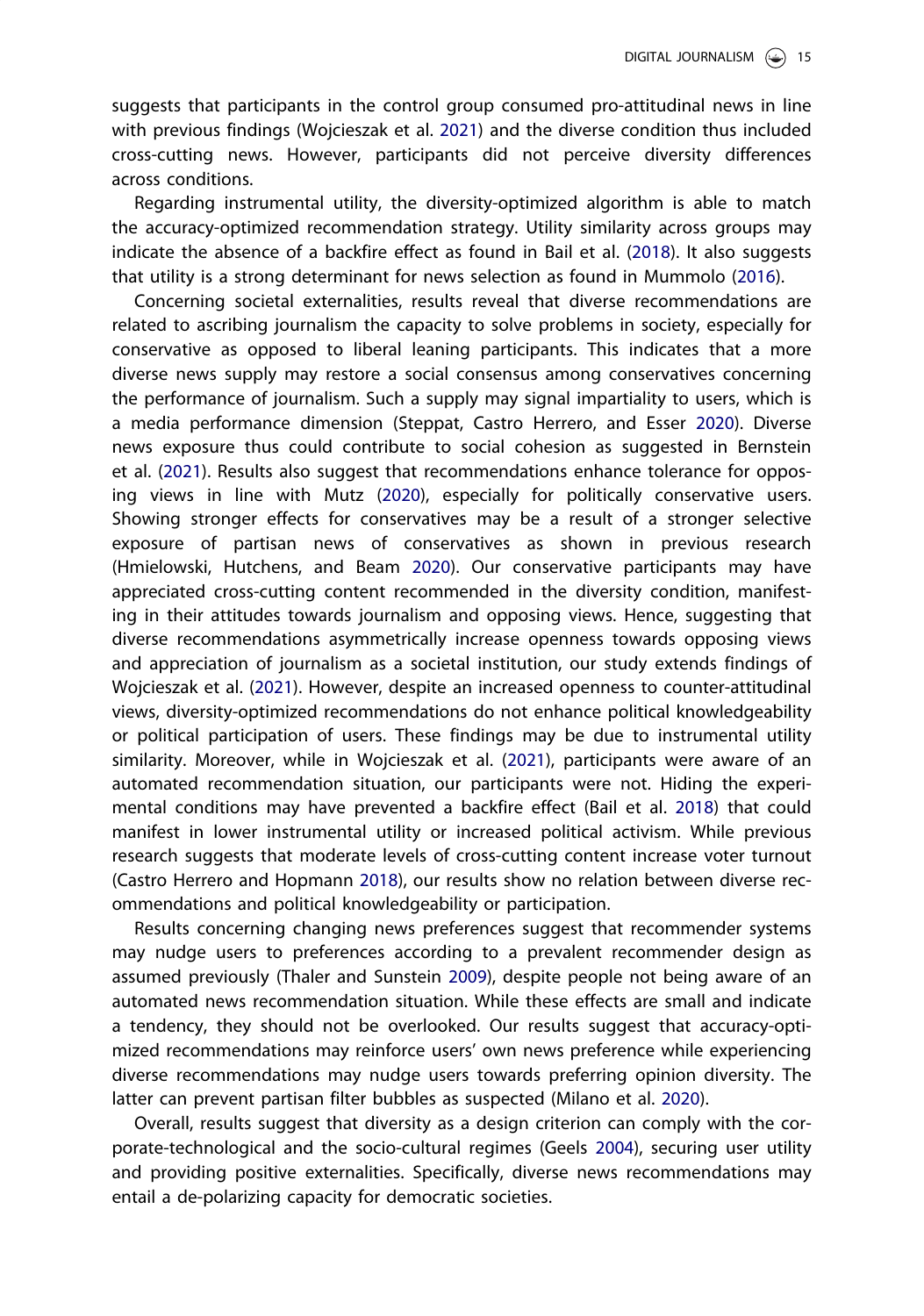### Limitations and Future Research

We want to reiterate that the interpretation of diversity used in the experiment is but one possibility of how such a distribution across the political spectrum could look like. The algorithm presented here offers a sandbox to define an interpretation of diversity that can be custom-tailored to a specific political landscape. Being such a tool, the algorithm is unable to answer the question of what distribution best benefits society and democratic institutions. We see this challenge as part of a normative and ethical discussion outside the scope of this article.

The current rating and recommendation pipeline ignores the content of news articles. It solely focuses on reading metrics and ratings of the participants. Hence, the political labels of articles might say more about their readership than about the article contents. In order to account for this shortcoming, entity and sentiment recognition would need to be implemented.

Regarding the interpretability of effects of diverse news recommendations on news consumption, the manipulation check advises caution. While news usage adheres to the recommended articles in each group, the news consumed in each treatment situation was not perceived as differently according to the manipulation test. Future research could vary levels of cross-cutting news to identify a possible diversity perception threshold.

Present results rely on small group sizes. Future research needs to validate present results with greater samples and within different political and media system contexts. This could go hand in hand with extending the duration of the experiment to half a year or even longer periods. Since present results suggest that diversity-optimized news recommenders might provide normative utility specifically for users on the conservative political spectrum, it can be worth for future research to consider political positions to a greater extent, for instance by over-sampling users from politically extreme positions. Also, as results indicate a de-polarizing capacity of diversity recommenders, comparative studies including polarized political and media systems such as the U.S. will be valuable.

### **Conclusions**

A healthy public sphere is often considered one that includes a variety of political positions while balancing majority and minority opinions within society (Helberger [2019](#page-17-0); McQuail [2005](#page-18-0)). A normative, diversity-optimized recommender system can increase the variety of opinions that become part of public spheres by including distant items to a recommendation set. Our study suggests that society benefits from diverse news recommendations due to a de-polarizing potential reflecting in user attitudes and news preferences.

In this article, we present a model of how to operationalize the concept of diversity for news recommendations as a step towards normative recommender systems design. We developed an algorithm that is based on the idea that diversity can be defined as a distribution of news articles in an n-dimensional space of political orientation. Our approach focuses on exposure diversity, i.e., diversity through the use of news. The algorithm is highly customizable and can account for different diversity models.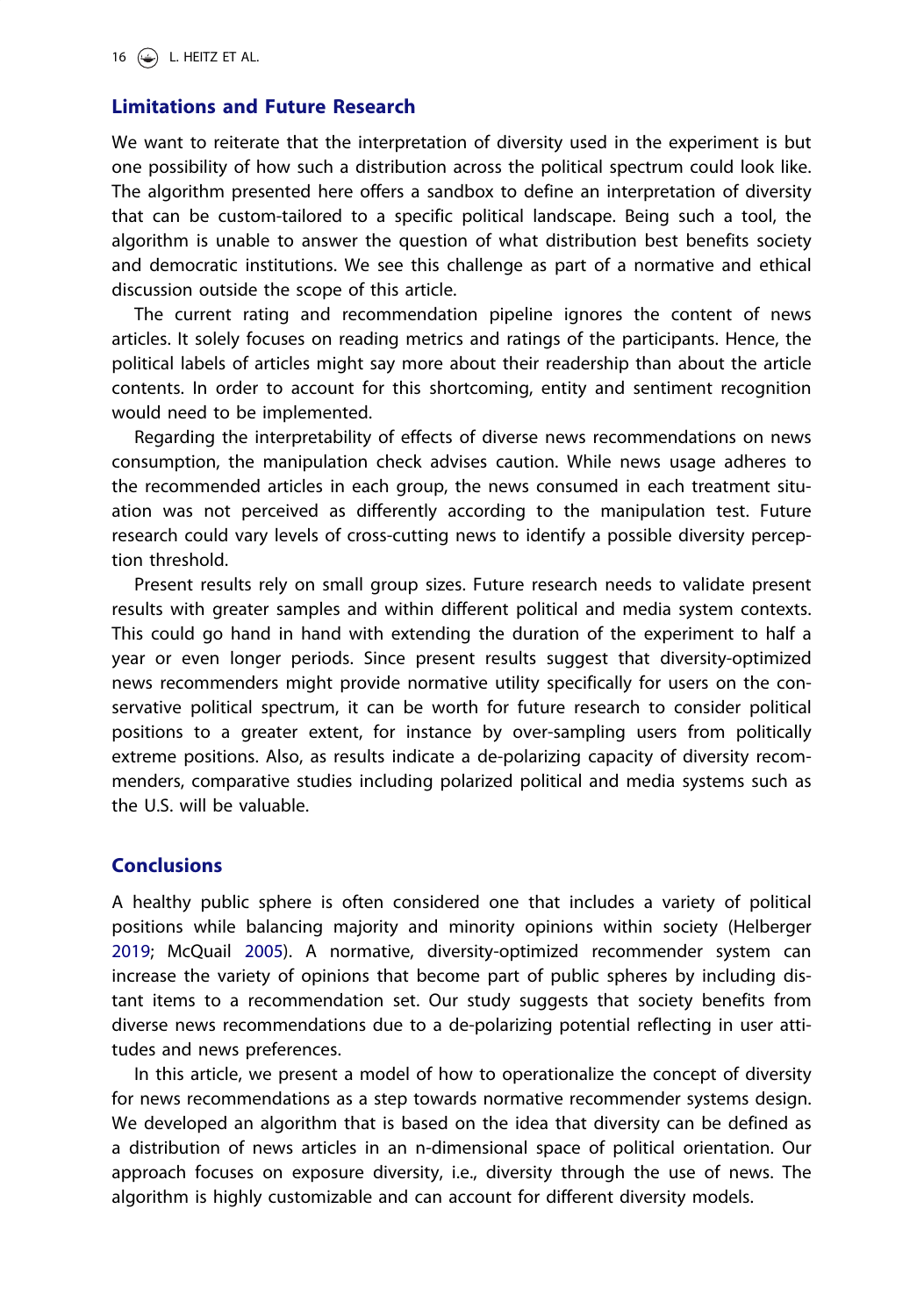<span id="page-16-0"></span>We hope to bring about a positive change in the way news recommenders account not only for the preferences of the users, but also for the normative needs of society as a whole. We would like to continue the public, multi-lateral debate on accountability, responsibility, and transparency of recommender systems, discussing present as well as future threats and opportunities, further enhancing the algorithmic social contract (Rahwan [2018](#page-18-0)), and the field of recommender system ethics (Milano et al. [2020](#page-18-0)).

#### **Notes**

- [1](#page-5-0). For the complete description of how political scores are computed, please see the official Smartvote documentation (German only): [https://sv19.cdn.prismic.io/sv19%2Ffcff287e-aa5e-](https://sv19.cdn.prismic.io/sv19%2Ffcff287e-aa5e-4f5c-ae46-f3d53d6e0b30_methodology_smartmap_de.pdf)[4f5c-ae46-f3d53d6e0b30\\_methodology\\_smartmap\\_de.pdf](https://sv19.cdn.prismic.io/sv19%2Ffcff287e-aa5e-4f5c-ae46-f3d53d6e0b30_methodology_smartmap_de.pdf).
- [2](#page-5-0). See the documentation of Parteienkompass for a complete catalogue of the questions (German only): [https://d251wzmx05xjsf.cloudfront.net/assets/parteienkompass\\_fragenzuteilung.pdf.](https://d251wzmx05xjsf.cloudfront.net/assets/parteienkompass_fragenzuteilung.pdf)
- **[3](#page-19-0).** There were no users with scores of  $-1.0$  and  $+1.0$ . The maximum rounded scores were  $-0.8$  and  $+0.8$ .

#### Acknowledgements

We would like to express our gratitude to the participating news outlets Blick, Neue Zürcher Zeitung, Tages-Anzeiger, SRF Online, Weltwoche, and WOZ Die Wochenzeitung, as well as to both the UZH Digital Society Initiative and the Hasler Foundation for their support.

### Disclosure Statement

No potential competing interest was reported by the author(s).

### Funding

This work was supported by the UZH Digital Society Initiative under a Grant of the DSI Excellence Program; and the Hasler Foundation under a Grant on Political News Diversity.

### **ORCID**

Lucien Heitz **b** http://orcid.org/0000-0001-7987-8446 Juliane A. Lischka **http://orcid.org/0000-0002-4845-0946** Alena Birrer **b** http://orcid.org/0000-0002-7141-7028 Bibek Paudel http://orcid.org/0000-0002-1239-7207 Suzanne Tolmeijer **b** http://orcid.org/0000-0002-8584-5656 Laura Laugwitz **b** http://orcid.org/0000-0001-8527-2504 Abraham Bernstein **b** http://orcid.org/0000-0002-0128-4602

### **References**

Atkin, Charles. [1973.](#page-3-0) "Instrumental Utilities and Information Seeking." In New Models for Mass Communication Research, edited by Peter Clarke, 205–242. Beverly Hills, CA, USA: Sage.

Bail, Christopher A., Lisa P. Argyle, Taylor W. Brown, John P. Bumpus, Haohan Chen, M. B. Fallin Hunzaker, Jaemin Lee, Marcus Mann, Friedolin Merhout, and Alexander Volfovsky. [2018.](#page-3-0) "Exposure to Opposing Views on Social Media Can Increase Political Polarization." Proceedings of the National Academy of Sciences of the United States of America 115 (37): 9216–9221.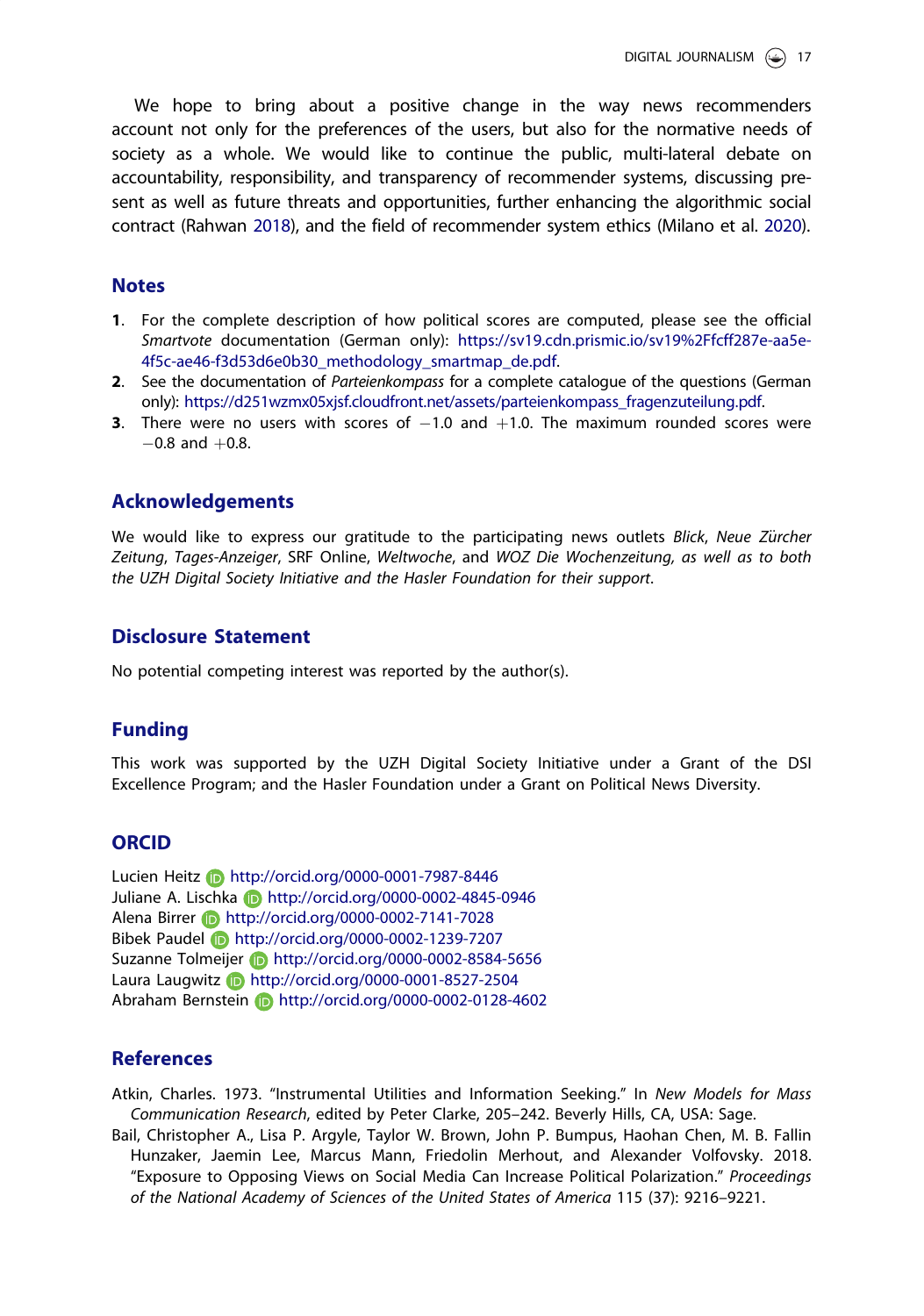- <span id="page-17-0"></span>Bakshy, Eytan, Solomon Messing, and Lada A. Adamic. [2015.](#page-5-0) " Political science. Exposure to ideologically diverse news and opinion on Facebook." Science (New York, N.Y.) 348 (6239): 1130–1132.
- Bernstein, Abraham, Claes de Vreese, Natali Helberger, Wolfgang Schulz, Katharina Zweig, Christian Baden, Michael A. Beam, et al. [2021](#page-1-0). " Diversity in News Recommendation." Dagstuhl Manifestos 9 (1): 43–61.
- Carlsson, B., and R. Stankiewicz. [1991](#page-2-0). "On the Nature, Function and Composition of Technological Systems." Journal of Evolutionary Economics 1 (2): 93–118.
- Castro Herrero, Laia, and David Nicolas Hopmann. [2018](#page-3-0). "The Virtue of Moderation: A Cross-National Analysis of Exposure to Cross-Cutting Information and Turnout." International Journal of Public Opinion Research 30 (4): 518–539.
- Christoffel, Fabian, Bibek Paudel, Chris Newell, and Abraham Bernstein. [2015](#page-1-0). "Blockbusters and Wallflowers." In RecSys'15, edited by Hannes Werthner, Markus Zanker, Jennifer Golbeck, and Giovanni Semeraro, 163–170. New York, NY: RecSys and Association for Computing Machinery and ACM Conference on Recommender Systems and ACM Recommender Systems Conference, ACM Association for Computing Machinery.
- de Benedictis-Kessner, Justin, Matthew A. Baum, Adam J. Berinsky, and Teppei Yamamoto. [2019.](#page-1-0) "Persuading the Enemy: Estimating the Persuasive Effects of Partisan Media with the Preference-Incorporating Choice and Assignment Design." American Political Science Review 113 (4): 902–916.
- Diakopoulos, Nicholas. [2019](#page-1-0). "Towards a Design Orientation on Algorithms and Automation in News Production." Digital Journalism 7 (8): 1180–1184.
- Eady, Gregory, Jonathan Nagler, Andy Guess, Jan Zilinsky, and Joshua A. Tucker. [2019.](#page-3-0) "How Many People Live in Political Bubbles on Social Media? Evidence from Linked Survey and Twitter Data." SAGE Open 9 (1): 215824401983270.
- Ferree, Myra M., William A. Gamson, Jürgen Gerhards, and Dieter Rucht. [2002](#page-2-0). "Four Models of the Public Sphere in Modern Democracies." Theory and Society 31 (3): 289–324.
- Fuchs, Christian. [2014](#page-2-0). Social Media. Beverly Hills, CA, USA: Sage.
- Geels, Frank W. [2004.](#page-2-0) "From Sectoral Systems of Innovation to Socio-Technical Systems." Research Policy 33 (6–7): 897–920.
- Haim, Mario, Andreas Graefe, and Hans-Bernd Brosius. [2018](#page-1-0). Burst of the Filter Bubble? Digital Journalism 6 (3): 330–343.
- Hameleers, Michael, Bos Linda, Fawzi Nayla, Reinemann Carsten, Andreadis Ioannis, Corbu Nicoleta, Schemer Christian, et al. [2018](#page-9-0). "Start Spreading the News." The International Journal of Press/Politics 23 (4): 517–538.
- Harambam, Jaron, Dimitrios Bountouridis, Mykola Makhortykh, and Joris van Hoboken. [2019.](#page-1-0) "Designing for the Better by Taking Users into Account: A Qualitative Evaluation of User Control Mechanisms in (News) Recommender Systems." Proceedings of the 13th ACM Conference on Recommender Systems 2019 (2019): 69–77.
- Helberger, Natali. [2019](#page-1-0). "On the Democratic Role of News Recommenders." Digital Journalism 7 (8): 993–1012.
- Helberger, Natali, Karl Karppinen, and Lucia D'Acunto. [2018.](#page-1-0) "Exposure Diversity as a Design Principle for Recommender Systems." Information, Communication and Society 21 (2): 191–207.
- Hellmueller, Lea, Juliane A. Lischka, and Edda Humprecht. [2020](#page-1-0). "Shaping (Non)-Discursive Social Media Spaces: Cross-national Typologies of News Organizations' Heavy Commenters." New Media & Society. Advanced online publication.
- Hennig-Thurau, Thorsten, André Marchand, and Paul Marx. [2012](#page-0-0). "Can Automated Group Recommender Systems Help Consumers Make Better Choices?" Journal of Marketing 76 (5): 89–109.
- Heuer, Hendrik. [2020](#page-0-0). Users & Machine Learning-Based Curation Systems. Bremen, Germany: Universität Bremen.
- Hmielowski, Jay D., Myiah J. Hutchens, and Michael A. Beam. [2020](#page-3-0). "Asymmetry of Partisan Media Effects?: Examining the Reinforcing Process of Conservative and Liberal Media with Political Beliefs." Political Communication 37 (6): 852–868.
- Holzinger, Andreas, ed. [2008](#page-8-0). HCI and Usability for Education and Work. Berlin, Heidelberg: Springer.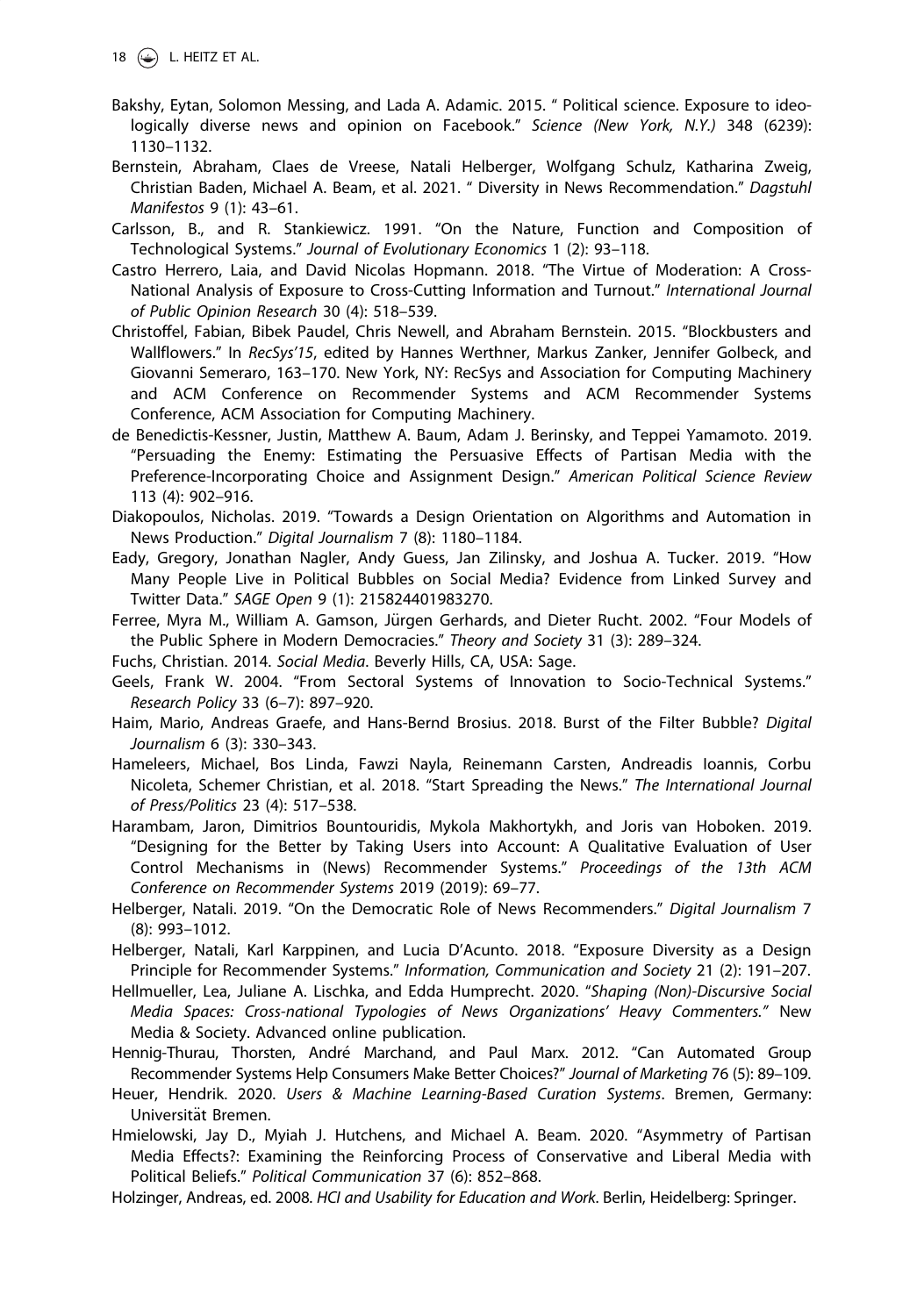- <span id="page-18-0"></span>Karimi, Mozhgan, Jannach Dietmar, and Jugovac Michael. [2018](#page-2-0). "News Recommender Systems – Survey and Roads Ahead." Information Processing & Management 2018 (2018): 1203–1227.
- Kruikemeier, Sanne, and Adam Shehata. [2017](#page-9-0). "News Media Use and Political Engagement among Adolescents: An Analysis of Virtuous Circles Using Panel Data." Political Communication 34 (2): 221–242.
- Kunaver, Matevž, and Tomaz Pozrl. [2017.](#page-2-0) "Diversity in Recommender Systems, a Survey." Knowledge-Based Systems 123 (2017): 154–162.
- Li, Xigen. [2014](#page-8-0). "Perceived Channel Efficiency and Motivation and Orientation of Information Seeking as Predictors of Media Dependency." Telematics and Informatics 31 (4): 628–639.
- Linder, Wolf, and Sean Mueller, eds. [2021](#page-1-0). Swiss Democracy. 4rd ed. Basingstoke, UK: Palgrave Macmillan.
- Ma, Hao, Xueqing Liu, and Zhihong Shen. [2016](#page-2-0). "User Fatigue in Online News Recommendation." Proceedings of the 25th International Conference on World Wide Web. International World Wide Web Conferences Steering Committee, Geneva, Switzerland, 1363–1372.
- Mager, Astrid. [2012](#page-2-0). "Algorithmic Ideology." Information, Communication and Society 15 (5): 769–787. McQuail, Denis. [2005](#page-3-0). McQuail's Mass Communication Theory. 5th ed. London, UK: Sage.
- Michael, Laver. [2020](#page-5-0). "Measuring Policy Positions in Political Space." Digital Journalism 7 (8): 1180–1184.
- Milano, Silvia, Taddeo Mariarosaria, and Floridi Luciano. [2020.](#page-1-0) "Recommender Systems and Their Ethical Challenges." AI & SOCIETY 35 (4): 957–967.
- Möller, Judith, Damian Trilling, Natali Helberger, and Bram van Es. [2018](#page-1-0). "Do Not Blame It on the Algorithm: An Empirical Assessment of Multiple Recommender Systems and Their Impact on Content Diversity." Information, Communication & Society 21 (7): 959–977.
- Mothes, Cornelia, and Jakob Ohme. [2019.](#page-3-0) "Partisan Selective Exposure in Times of Political and Technological Upheaval: A Social Media Field Experiment." Media and Communication 7 (3): 42–53.
- Müller, Jan-Werner. [2021.](#page-0-0) "Democracy's Critical Infrastructure: Rethinking Intermediary Powers." Philosophy & Social Criticism 2021: 0191453720987874.
- Mummolo, Jonathan. [2016.](#page-1-0) "News from the Other Side: How Topic Relevance Limits the Prevalence of Partisan Selective Exposure." The Journal of Politics 78 (3): 763–773.
- Mutz. [2020.](#page-1-0) "The Structural Transformation of the Public Sphere." Digital Journalism 7 (8): 1180–1184. Nechushtai, Efrat, and Seth C. Lewis. [2019](#page-1-0). "What Kind of News Gatekeepers Do We Want Machines to Be?" Computers in Human Behavior 90 (2019): 298–307.
- Newman, Nic, Fletcher Richard, Kalogeropoulos Antonis, Schulz Anne, Sigme Andi, and Rasmus Kleis Nielsen. [2020](#page-0-0). Reuters Institute Digital News Report 2020. [https://reutersinstitute.](https://reutersinstitute.politics.ox.ac.uk/sites/default/files/2020-06/DNR_2020_FINAL.pdf) [politics.ox.ac.uk/sites/default/files/2020-06/DNR\\_2020\\_FINAL.pdf](https://reutersinstitute.politics.ox.ac.uk/sites/default/files/2020-06/DNR_2020_FINAL.pdf).
- Paudel, Bibek, Fabian Christoffel, Chris Newell, and Abraham Bernstein. [2017](#page-1-0). "Updatable, Accurate, Diverse, and Scalable Recommendations for Interactive Applications." ACM Transactions on Interactive Intelligent Systems 7 (1): 1–34.
- Peifer, Jason T. [2018.](#page-9-0) "Perceived News Media Importance." Communication Methods and Measures 12 (1): 55–79.
- Peterson, Erik, Sharad Goel, and Shanto Iyengar. [2021](#page-1-0). "Partisan Selective Exposure in Online News Consumption: Evidence from the 2016 Presidential Campaign." Political Science Research and Methods 9 (2): 242–258.
- Pigou, Arthur C. [1932](#page-2-0). The Economics of Welfare. London, UK: Macmillan.
- Pingree, Raymond J. [2011](#page-9-0). "Effects of Unresolved Factual Disputes in the News on Epistemic Political Efficacy." Journal of Communication 61 (1): 22–47.
- Rahwan, Iyad. [2018.](#page-1-0) "Society-in-the-Loop: Programming the Algorithmic Social Contract." Ethics and Information Technology 20 (1): 5–14.
- Steppat, Desiree, Laia Castro Herrero, and Frank Esser. [2020.](#page-3-0) "News Media Performance Evaluated by National Audiences: How Media Environments and User Preferences Matter." Media and Communication 8 (3): 321–334.
- Thaler, Richard H., and Cass R. Sunstein. [2009.](#page-1-0) Nudge. New York, NY, USA: Penguin Books.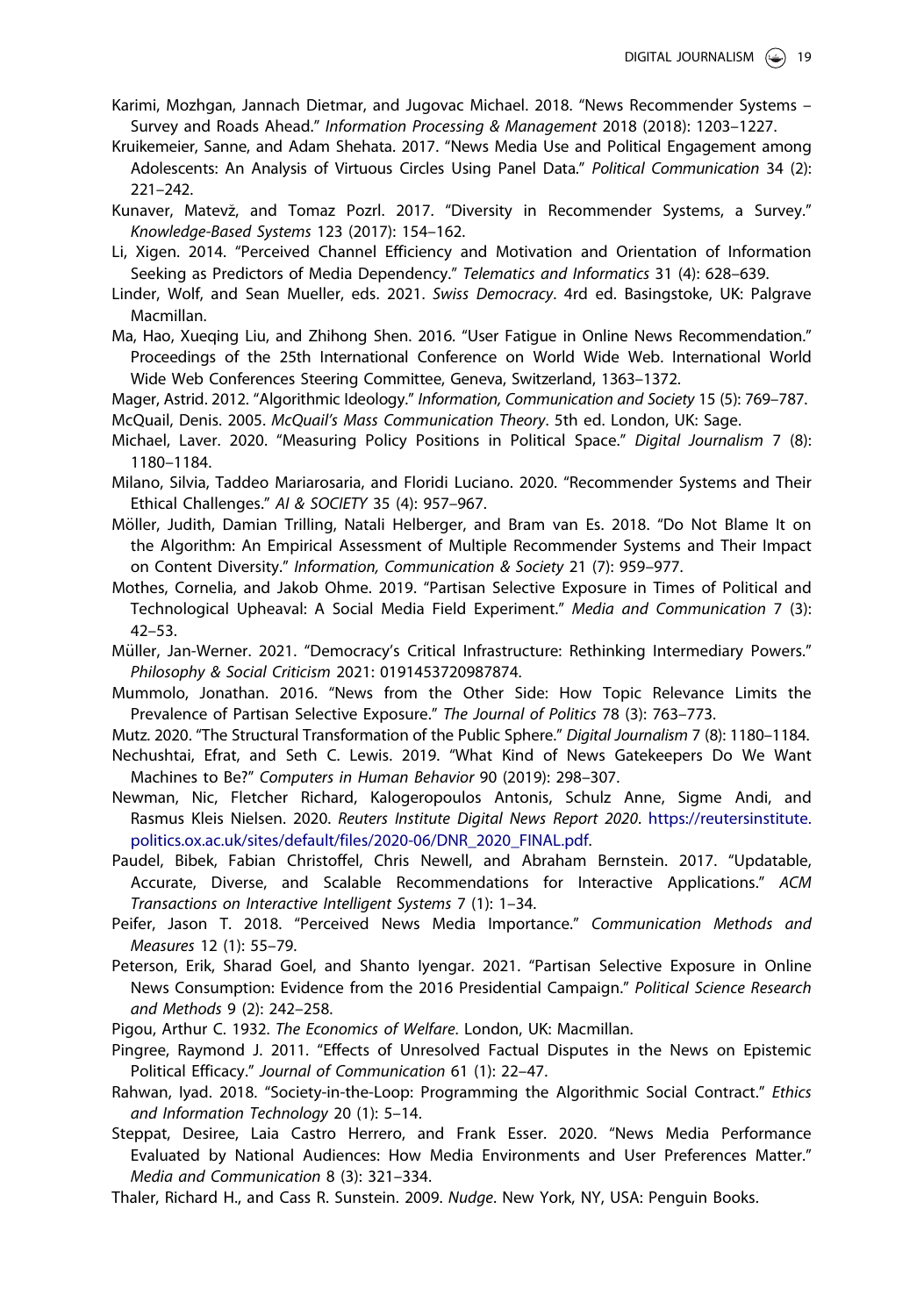- <span id="page-19-0"></span>Thurman, Neil, Judith Moeller, Natali Helberger, and Damian Trilling. [2019.](#page-1-0) "My Friends, Editors, Algorithms, and I: Examining Audience Attitudes to News Selection." Digital Journalism 7 (4): 447–469.
- Vrijenhoek, Sanne, Mesut Kaya, Nadia Metoui, Judith Möller, Daan Odijk, and Natali Helberger. [2020](#page-3-0). "Recommenders with a Mission: Assessing Diversity in Newsrecommendations." In Proceedings of the 2021 Conference on Human Information Interaction and Retrieval: 173–183.
- Wojcieszak, Magdalena, Arti Thakur, João Fernando Ferreira Goncalves, Andreu Casas, Ericka Menchen-Trevino, and Miriam Boon. [2021.](#page-3-0) "Can AI Enhance People's Support for Online Moderation and Their Openness to Dissimilar Political Views?". Journal of Computer-Mediated Communication 26 (2021): 223–243.
- Ziarani, Reza Jafari, and Reza Ravanmehr. [2021](#page-2-0). "Serendipity in Recommender Systems: A Systematic Literature Review." Journal of Computer Science and Technology 36 (2): 375–396.

### Appendix A: Recommendation Algorithm

Algorithm 1 describes how to calculate desired\_distribution based on  $score_{\mu\nu}$  art\_distribution. It first looks for the largest value max for  $n_a$  among all tuples in art\_distribution (Line 1) and initializes a new recommendation list desired\_distribution (Line 2). In case there are articles left to recommend in art\_distribution, all tuples where  $n_a = max$  are grouped together (Line 4) in tuples<sub>filter</sub>. Next, the tuple withe the score furthest away from score<sub>u</sub> is selected (Line 5). The article score score<sub>a</sub> of the currently selected tuple is then added to the recommendation list (Line 6). Afterwards, the tuple value  $n_a$  is decremented, for we now have one article of this score in desired\_distribution (7). In case there are no more tuples left where  $n_a = max$ , we reduce max and move to the next set of tuples to recommend (Line 9). This process is repeated until no value  $n_a$  is larger than 1.

Algorithm 1: Procedure for translating distributions into reading lists

```
Input: score<sub>u</sub>, art_distribution // art_distribution defined as list of tuples
scorea, na
       Output: desired distribution
    1 max = maxScore(art_distribution) // find largest value of n_a among all tuples<br>2 desired distribution = \frac{n}{\ell}2 desired_distribution = []3 while maxScore(art_distribution) > 1 do
    4
<sub>max</sub> to desired_distribution
          j
           tuple_{filter} = filterTuples(art\_distribution, max) // get tuples of
art_distribution where n_a = max<br>5 tuple<sub>nsy</sub> = maxDistance(t
           \tt tuple_{max} = maxDistance(tuples_{filter}, score<sub>u</sub>) // get tuple where |score_a -\begin{array}{c} \text{userScore} \mid \text{is maximal} \\ \text{6} \mid \text{appendScore} \end{array}appendScore(tuple<sub>max</sub>, desired_distribution) // add score<sub>a</sub> of tuple-
    7 r^{\text{th}} reduceCount(tuple<sub>max</sub>) \frac{1}{r} // decrement n_{\text{a}} of tuple<sub>max</sub> by 1
    8 if maxScore(art_distribution) \neq max then<br>9 | max = max - 1
            \parallel max = max - 1
   10 return desired_distribution
```
### Appendix B: Overview of Normative Diversity Distributions

The following section shows the specific values used for recommendation purposes. For each political dimension, a total of 9 groups or buckets are available:  $[-0.8, -0.6, -0.4, -0.2, 0, 0.2,$ 0.4, 0.6, 0.8].<sup>[3](#page-16-0)</sup> We operate with two-dimensional user scores score<sub>u</sub> = [art \_distributionA, art \_distributionB]. To arrive at the two-dimensional distribution art \_distribution, the algorithm iterates through all entry combinations in art \_distribution and art \_distribution, picking the smaller of the two values. One tuple of the two-dimensional art \_distribution consists of [score<sub>ii</sub>, n<sub>a</sub>]